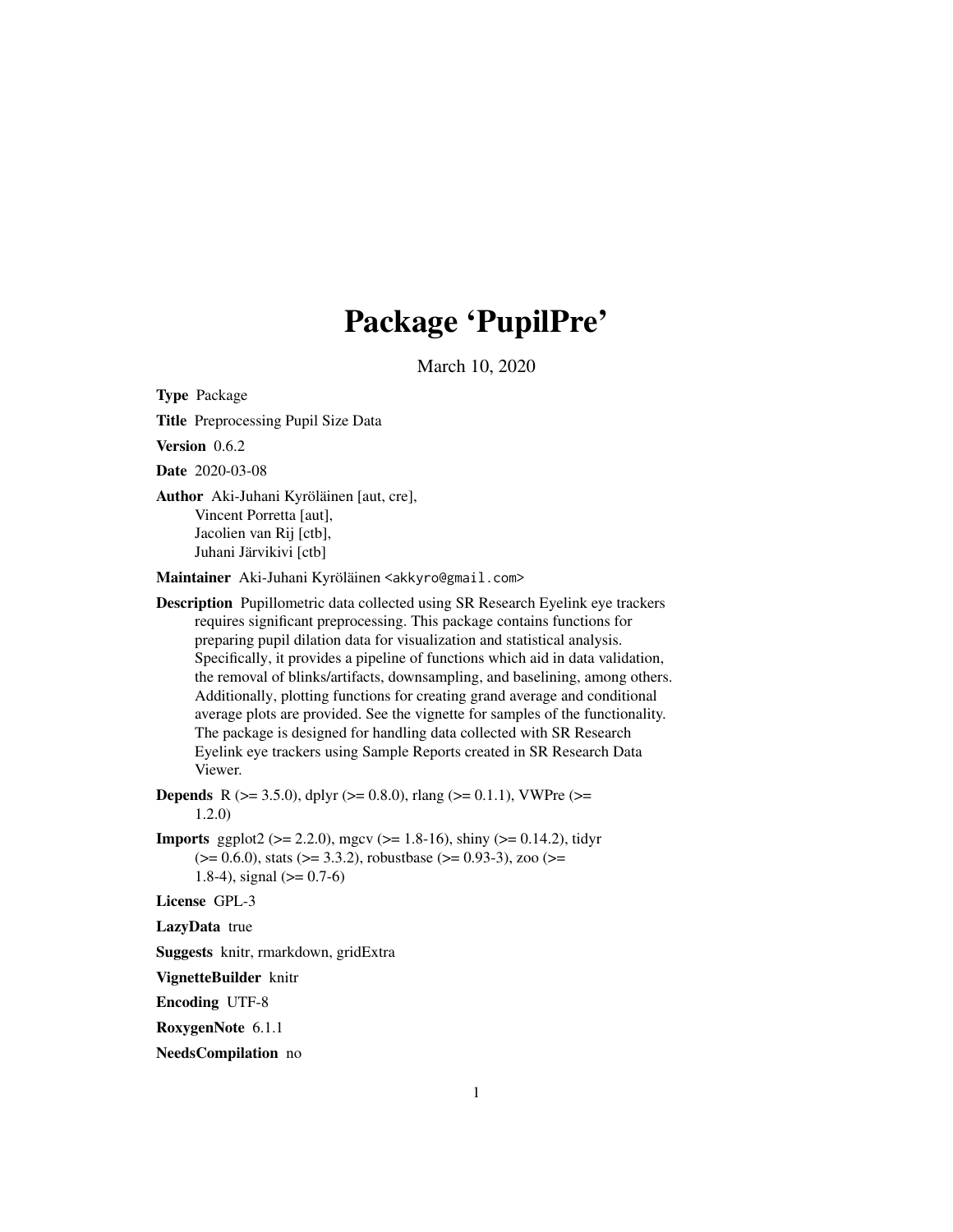Repository CRAN

Date/Publication 2020-03-10 05:20:02 UTC

# R topics documented:

| 3              |
|----------------|
| $\overline{4}$ |
| 5              |
| 6              |
| $\overline{7}$ |
| $\overline{7}$ |
| 8              |
| 9              |
| 10             |
| 11             |
| 12             |
| 13             |
| 14             |
| 14             |
| 15             |
| 16             |
| 17             |
| 17             |
| 19             |
| 20             |
| 21             |
| 22             |
| 22             |
| 23             |
| 24             |
| 24             |
| 24             |
| 24             |
| 25             |
| 25             |
| 25             |
| 26             |
| 28             |
| 28             |
| 29             |
| 30             |
| 31             |
|                |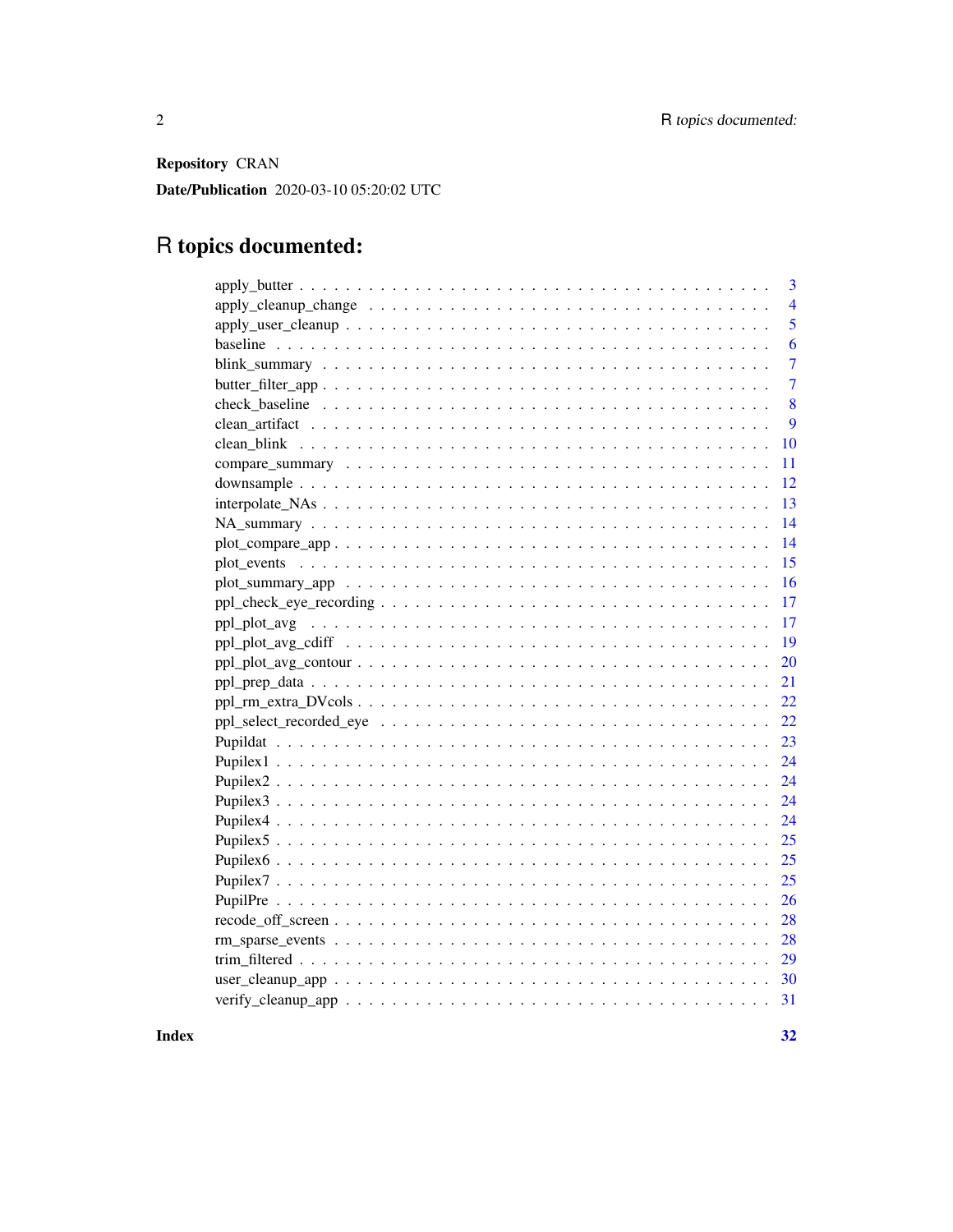<span id="page-2-1"></span><span id="page-2-0"></span>

apply\_butter applies a Butterworth filter to the pupil size data.

#### Usage

```
apply_butter(data = data, n = NULL, W = NULL, type = NULL,plane = "z")
```
## Arguments

| data  | A data table object.                                                                                                                                                                                                                                                                                                                  |
|-------|---------------------------------------------------------------------------------------------------------------------------------------------------------------------------------------------------------------------------------------------------------------------------------------------------------------------------------------|
| n     | A number specifying the filter order (as described in butter).                                                                                                                                                                                                                                                                        |
| W     | The critical frequencies of the filter (as described in butter). W must be a scalar<br>for low-pass or high-pass filters. W must be a two-element vector c(low, high)<br>specifying the lower and upper bands for stop-band or band-pass filters. For<br>digital filters, W must be between 0 and 1 where 1 is the Nyquist frequency. |
| type  | The filter type (as described in butter), one of "low" for a low-pass filter, "high"<br>for a high-pass filter, "stop" for a stop-band (band-reject) filter, or "pass" for a<br>pass-band filter.                                                                                                                                     |
| plane | A character string (as described in butter), "z" for a digital filter or "s" for an<br>analog filter.                                                                                                                                                                                                                                 |

```
# Load example data
data("Pupilex5")
dat \leq apply_butter(Pupilex5, n = 1, W = 0.1,
                     type = "low", plane = "z")
```

```
# Please see the vignettes for detailed example usage.
vignette("PupilPre_Interpolation_and_Filtering", package="PupilPre")
```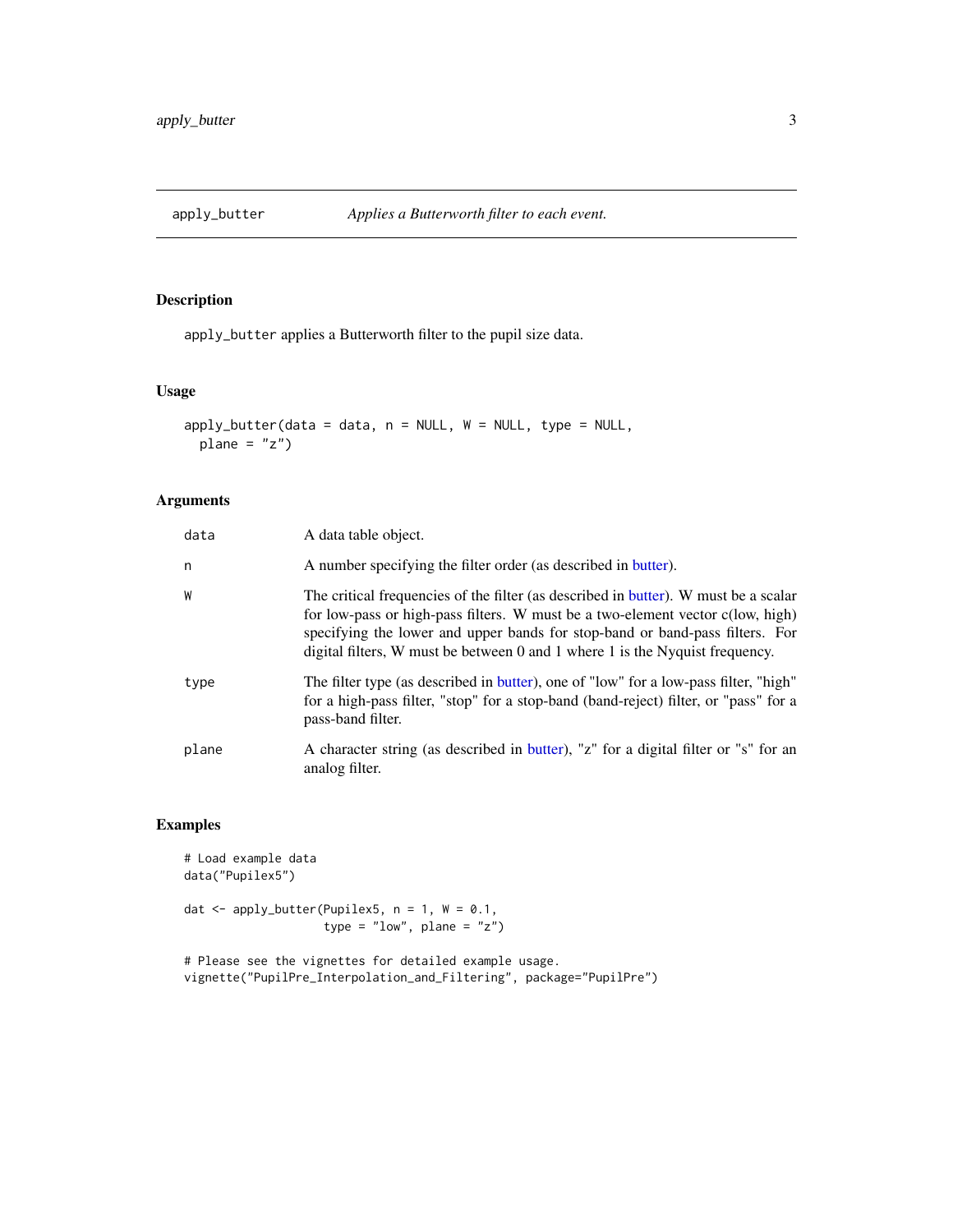<span id="page-3-1"></span><span id="page-3-0"></span>apply\_cleanup\_change *Applies user-selected changes to auto cleanup*

#### Description

apply\_cleanup\_change applies to each event the user-selected changes to the automatic cleanup based on information stored in the RDS file using verify\_cleanup\_app which was created using either blink\_cleanup or artifact\_cleanup.

#### Usage

apply\_cleanup\_change(data = data, LogFile = NULL)

#### Arguments

| data    | A data frame object created from downsample.                           |
|---------|------------------------------------------------------------------------|
| LogFile | A character string indicating the name (and location) of the log file. |

#### Value

An object of type data table as described in [tibble.](#page-0-0)

```
if (interactive()) {
# Load example data
data("Pupilex3")
# Ensure the log file exists by running cleanup
# Writing log file to temporary folder for the example
dat <- clean_blink(Pupilex3, BlinkPadding = c(100, 100), Delta = 5,
                  MaxValueRun = 5, NAsAroundRun = c(2,2),
                  LogFile = paste0(tempdir(),"/BlinkCleanupLog.rds"))
# Read log file from temporary folder
verify_cleanup_app(dat, LogFile = paste0(tempdir(),"/BlinkCleanupLog.rds"))
# Make verification via the app interface
# Read log file from the temporary folder
dat <- apply_user_cleanup(dat,
                          LogFile = paste0(tempdir(),"/BlinkCleanupLog.rds"))
}
# Please see the vignettes for detailed example usage.
# vignette("PupilPre_Cleanup", package="PupilPre")
```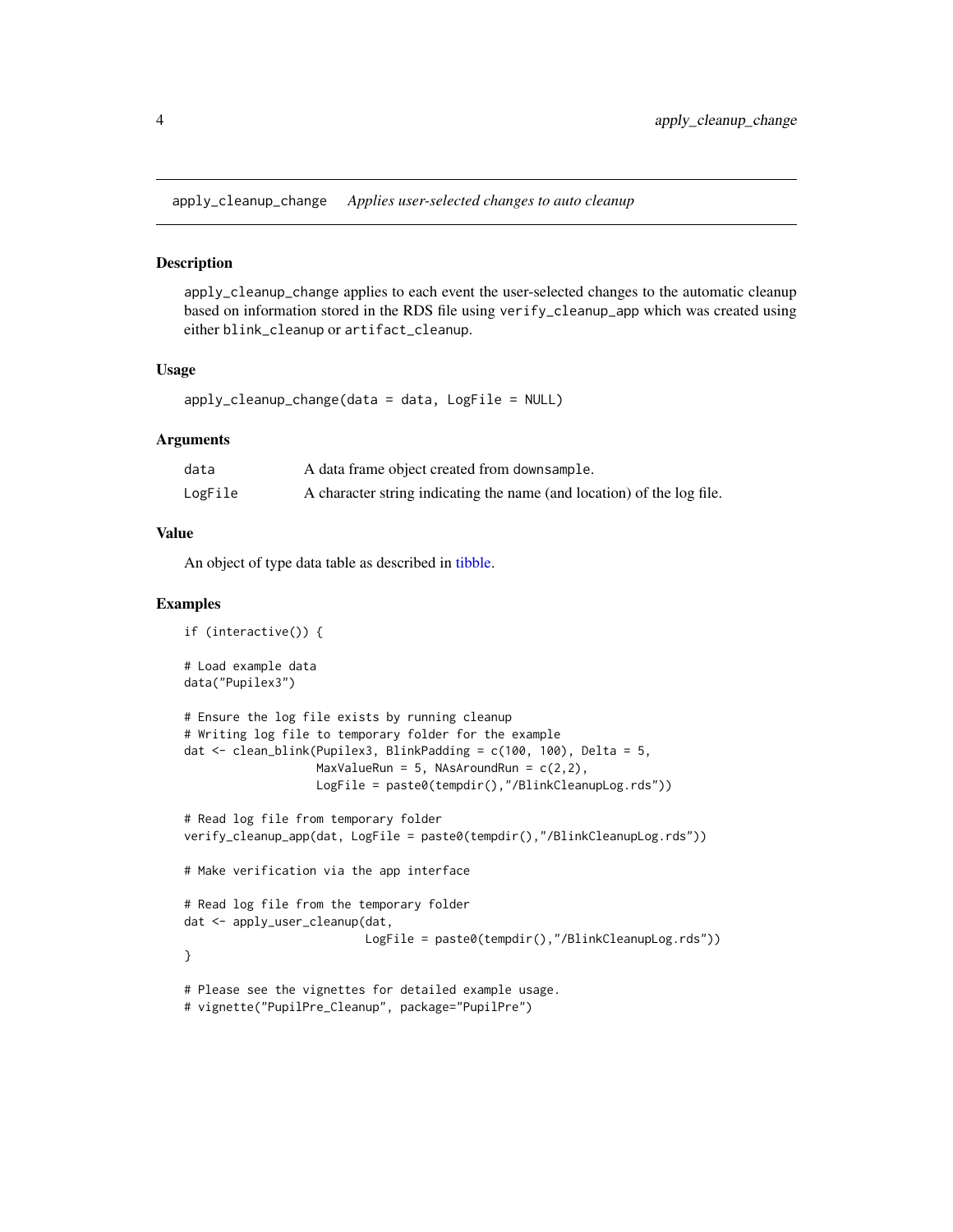<span id="page-4-1"></span><span id="page-4-0"></span>apply\_user\_cleanup applies to each event the manual cleanup based on data points stored in the RDS file created using user\_cleanup\_app. The Identified datapoints will be changed to NA.

#### Usage

```
apply_user_cleanup(data = data, LogFile = NULL)
```
## Arguments

| data    | A data frame object created from downsample.                           |
|---------|------------------------------------------------------------------------|
| LogFile | A character string indicating the name (and location) of the log file. |

#### Value

An object of type data table as described in [tibble.](#page-0-0)

```
if (interactive()) {
# Load example data
data("Pupilex4")
# Ensure log file exists by using the cleanup app
# Writing log file to temporary folder for the example
user_cleanup_app(Pupilex4, LogFile = paste0(tempdir(),"/UserCleanupLog.rds"))
# Make cleanup via the app interface
# Read log file from the temporary folder
dat <- apply_user_cleanup(Pupilex4,
                          LogFile = paste0(tempdir(),"/UserCleanupLog.rds"))
}
# Please see the vignettes for detailed example usage.
# vignette("PupilPre_Cleanup", package="PupilPre")
```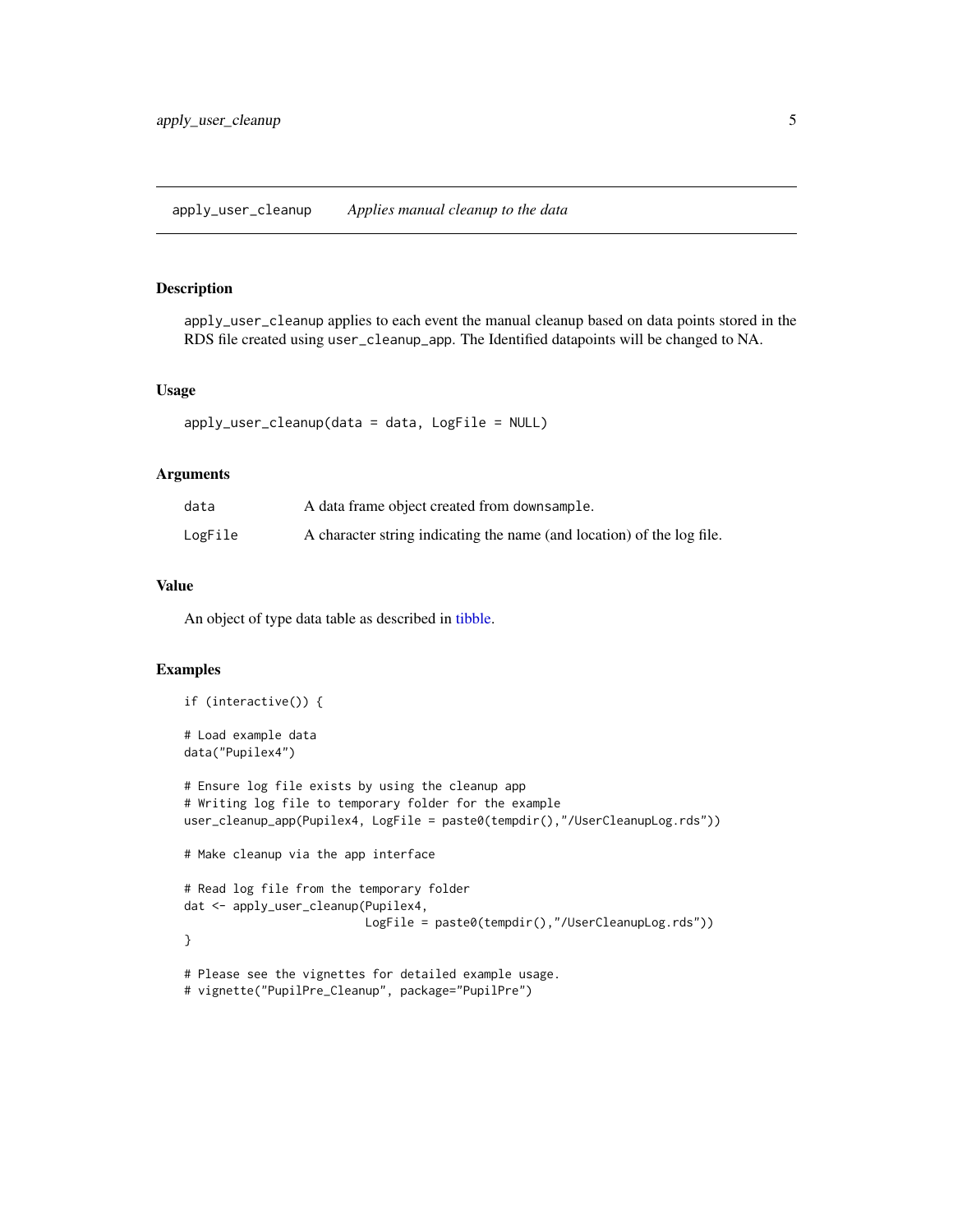<span id="page-5-1"></span><span id="page-5-0"></span>

baseline calculates the average pupil value for the window of Time provided in BaselineWindow. The baseline value is then used in one of three different calculation types that must be specified (Subtraction, Division, or Normalization). Baselining is carried out separately for each event.

#### Usage

```
baseline(data = data, BaselineWindow = 0, BaselineType = NULL,
 DiffBaseOverride = FALSE)
```
## Arguments

| data             | A data frame object created from downsample.                                                                                                                                                                                                                                                                                                                                                                                     |
|------------------|----------------------------------------------------------------------------------------------------------------------------------------------------------------------------------------------------------------------------------------------------------------------------------------------------------------------------------------------------------------------------------------------------------------------------------|
|                  | Baseline Window A numeric vector of length 1 or 2 specifying the time points of the baseline<br>window to be examined. Providing two values indicates the start time and the<br>end time of the baseline, respectively. Providing a single value (i.e., time point)<br>assumes that every preceding time point is part of the baseline (N.B. trials may<br>vary in the size of the baseline window and will result in an error). |
| BaselineType     | A character string specifying Subtraction, Division, or Normalization. Sub-<br>traction subtracts the average baseline value; Division divides by the average<br>baseline value; and Normalization subtracts and divides by the average baseline<br>value.                                                                                                                                                                       |
| DiffBaseOverride |                                                                                                                                                                                                                                                                                                                                                                                                                                  |
|                  | A logical value indicating whether or not to override the error produced when                                                                                                                                                                                                                                                                                                                                                    |

A logical value indicating whether or not to override the error produced when baseline windows differ in size.

#### Value

An object of type data table as described in [tibble.](#page-0-0)

```
# Load example data
data("Pupilex4")
dat <- baseline(Pupilex4, BaselineWindow = c(-500, 0),
                BaselineType = "Subtraction")
# Please see the vignettes for detailed example usage.
```

```
vignette("PupilPre_Basic_Preprocessing", package="PupilPre")
```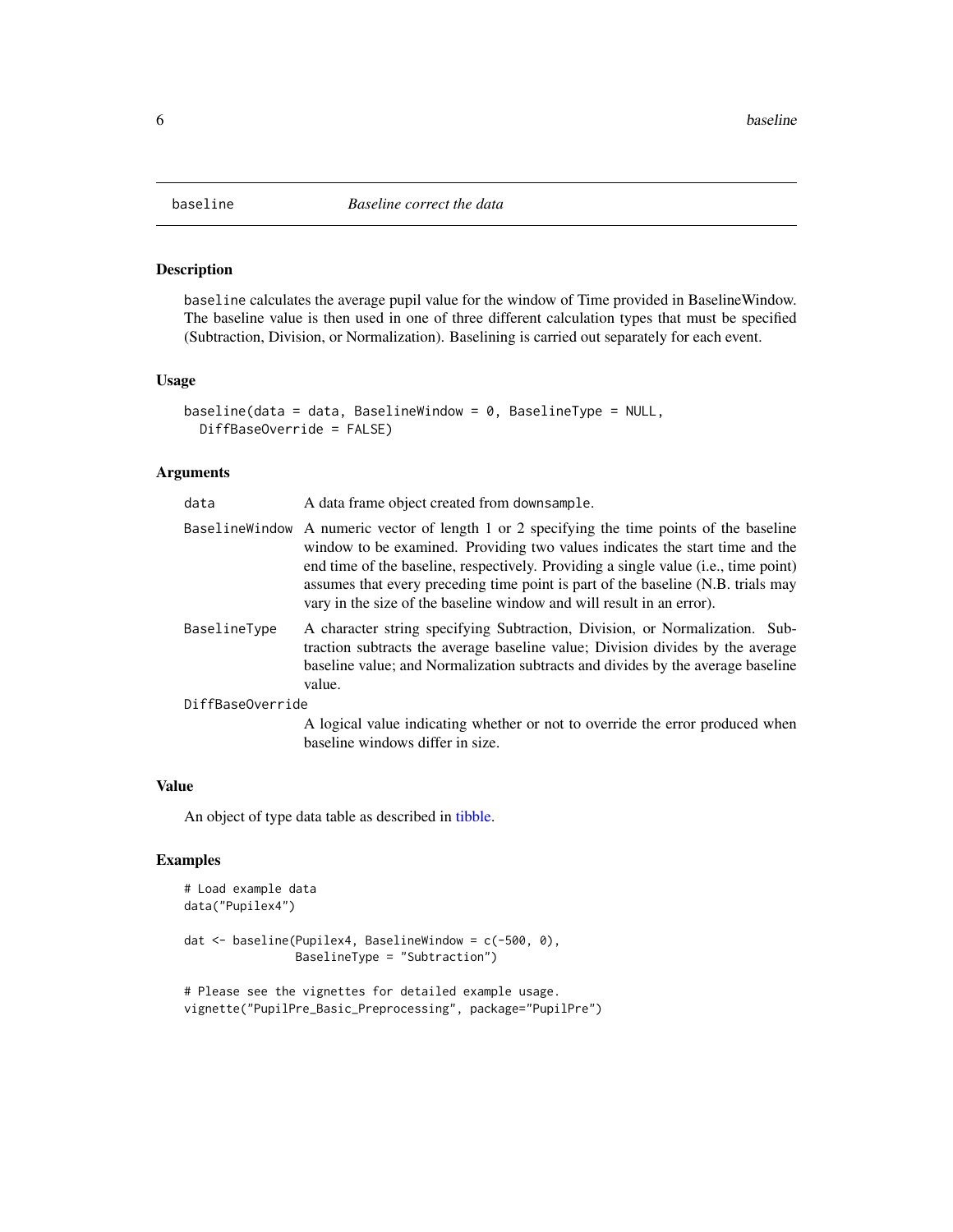<span id="page-6-1"></span><span id="page-6-0"></span>blink\_summary *Check blinks*

#### Description

blink\_summary summarizes Eyelink marked blinks by Event, Subject, or Item.

#### Usage

blink\_summary(data, Summary = "Event", ReturnData = FALSE)

## Arguments

| data       | A data table object output by create_time_series.                                                          |
|------------|------------------------------------------------------------------------------------------------------------|
| Summary    | A character string indicating the type of summary.                                                         |
| ReturnData | A logical indicating whether to return a data table containing Start Time infor-<br>mation for each event. |

#### Value

Summary information

#### Examples

```
# Load example data
data("Pupilex3")
blink_summary(Pupilex3, Summary = "Event")
# Please see the vignettes for detailed example usage.
# vignette("PupilPre_Basic_Preprocessing", package="PupilPre")
```
<span id="page-6-2"></span>butter\_filter\_app *Plots the effect of Butterworth filtering by event.*

## Description

butter\_filter\_app produces a plot of Butterworth filtered pupil data over the original data to visually inspect the effect of different filter settings.

#### Usage

butter\_filter\_app(data)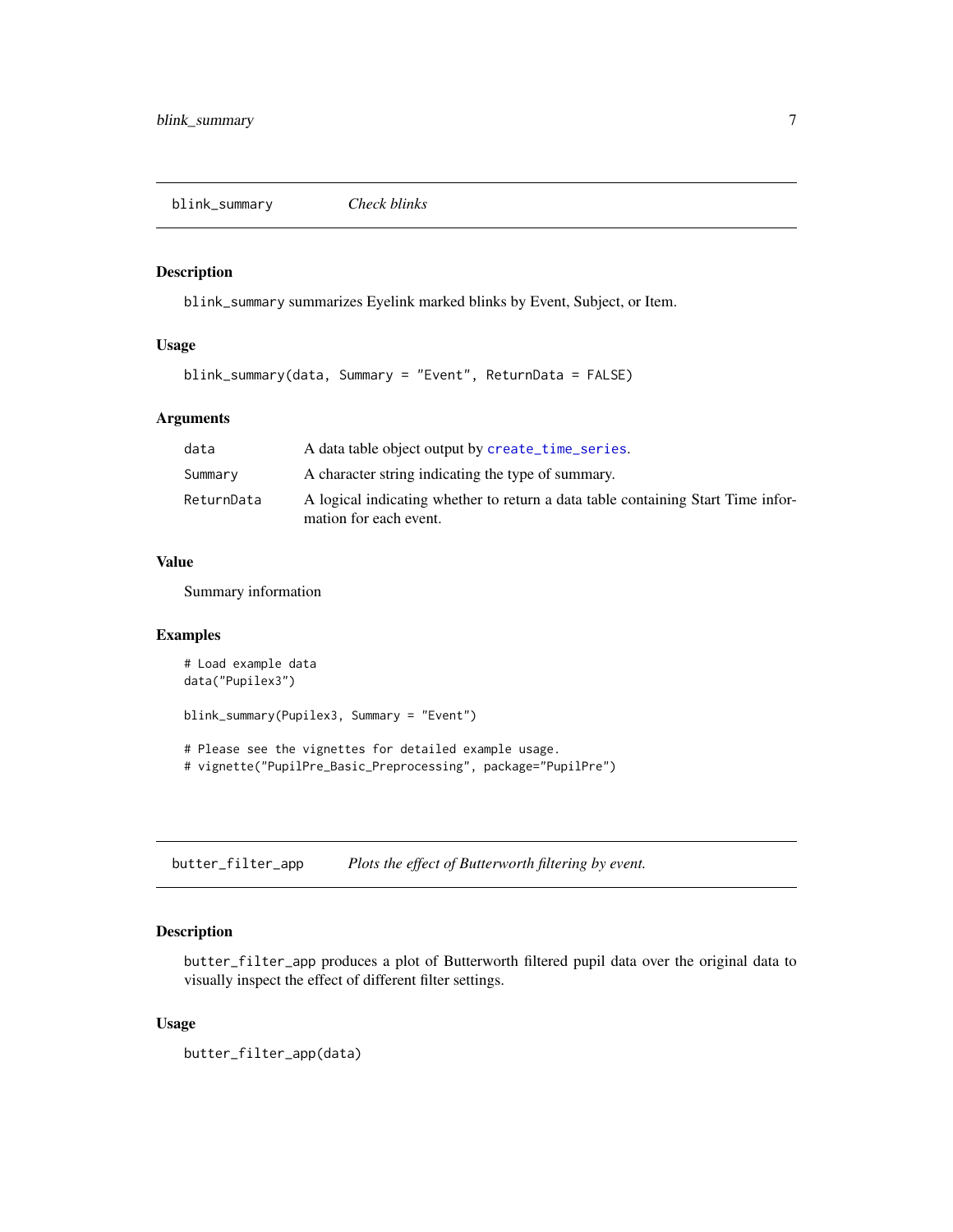#### <span id="page-7-0"></span>Arguments

data A data table object.

## Examples

```
if (interactive()) {
# Load example data
data("Pupilex5")
butter_filter_app(Pupilex5)
}
# Please see the vignettes for detailed example usage.
# vignette("PupilPre_Interpolation_and_Filtering", package="PupilPre")
```
<span id="page-7-1"></span>check\_baseline *Check baseline window for missing data*

## Description

check\_baseline examines the data in a specified baseline window.

## Usage

```
check_baseline(data = data, BaselineWindow = NULL,
 ReturnData = FALSE)
```
## Arguments

| data       | A data table object output by create_time_series.                                                                                                                                                                                                                                                                                                                                                                               |
|------------|---------------------------------------------------------------------------------------------------------------------------------------------------------------------------------------------------------------------------------------------------------------------------------------------------------------------------------------------------------------------------------------------------------------------------------|
|            | BaselineWindow A numeric vector of length 1 or 2 specifying the time points of the baseline<br>window to be examined. Providing two values indicates the start time and the<br>end time of the baseline, respectively. Providing a single value (i.e., time point)<br>assumes that every preceding time point is part of the baseline (N.B. trials may<br>vary in the size of the baseline window and will result in an error). |
| ReturnData | A logical indicating whether to return a data table containing information for<br>each event.                                                                                                                                                                                                                                                                                                                                   |

#### Value

Summary information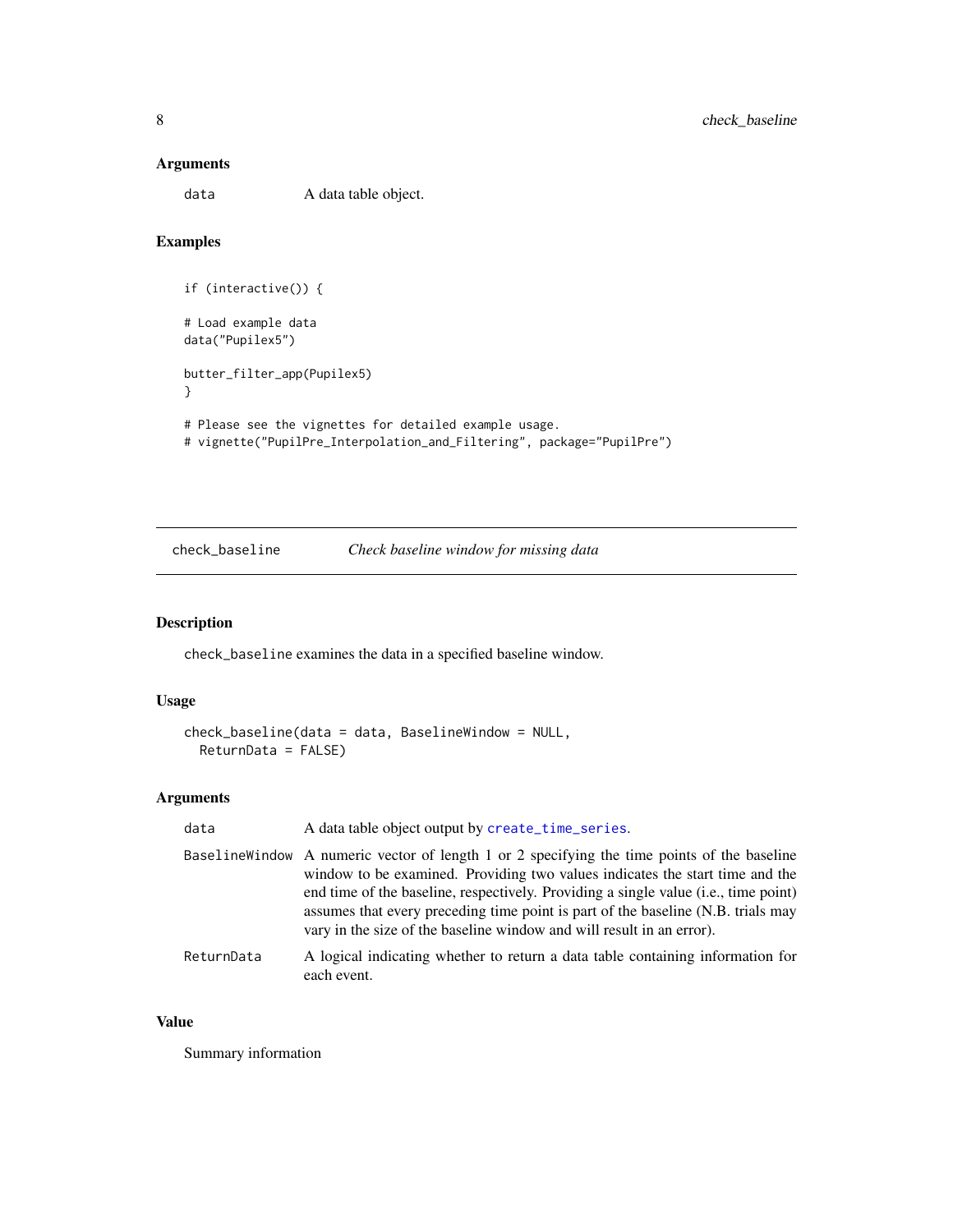## <span id="page-8-0"></span>clean\_artifact 9

## Examples

```
# Load example data
data("Pupilex3")
check_baseline(Pupilex3, BaselineWindow = c(-500, 0))
# Please see the vignettes for detailed example usage.
# vignette("PupilPre_Basic_Preprocessing", package="PupilPre")
```
<span id="page-8-1"></span>clean\_artifact *Automatically clean artifacts.*

#### Description

clean\_artifact performs two stage and distributional automated clean-up of artifacts in the pupil and gaze coordinate data.

#### Usage

```
clean_artifact(data = data, MADWindow = 100, MADConstant = 2,MADPadding = c(200, 200), MahaConstant = 2, Method = "Robust",
  XandY = TRUE, Second = TRUE, MaxValueRun = 5, NAsAroundRun = c(2, 1)2), LogFile = NULL)
```
## Arguments

| data         | A data frame object created from ppl_select_recorded_eye.                                                                                                                                                                                                                                                                                                                                                   |
|--------------|-------------------------------------------------------------------------------------------------------------------------------------------------------------------------------------------------------------------------------------------------------------------------------------------------------------------------------------------------------------------------------------------------------------|
| MADWindow    | A numeric value specifying the window size (in msec) to use for the MAD<br>calculation.                                                                                                                                                                                                                                                                                                                     |
| MADConstant  | A numeric value specifying the constant (a multiplier for the third quartile) when<br>determining MAD outlier status.                                                                                                                                                                                                                                                                                       |
| MADPadding   | A numeric vector of length two containing values (in msec) to pad the identified<br>artifact creating a window within which to operate the cleanup.                                                                                                                                                                                                                                                         |
| MahaConstant | A numeric value specifying the constant (a multiplier for the third quartile) when<br>determining Mahalanobis outlier status.                                                                                                                                                                                                                                                                               |
| Method       | A character string ("Basic" or "Robust") indicating which method to use for the<br>distance calculation. Basic is a standard Mahalanobis distance calculation based<br>on covariance. Robust is also a Mahalanobis distance, however, it is based on<br>Minimum Covariance Determinant (Rousseeuw and van Driessen, 1999) with<br>reweighted covariance (Pison et al., 2002). For more details, see covMcd. |
| XandY        | A logical value specifying whether to also use horizontal velocity and accelera-<br>tion in outlier detection.                                                                                                                                                                                                                                                                                              |
| Second       | A logical value specifying whether secondary cleaning should be applied.                                                                                                                                                                                                                                                                                                                                    |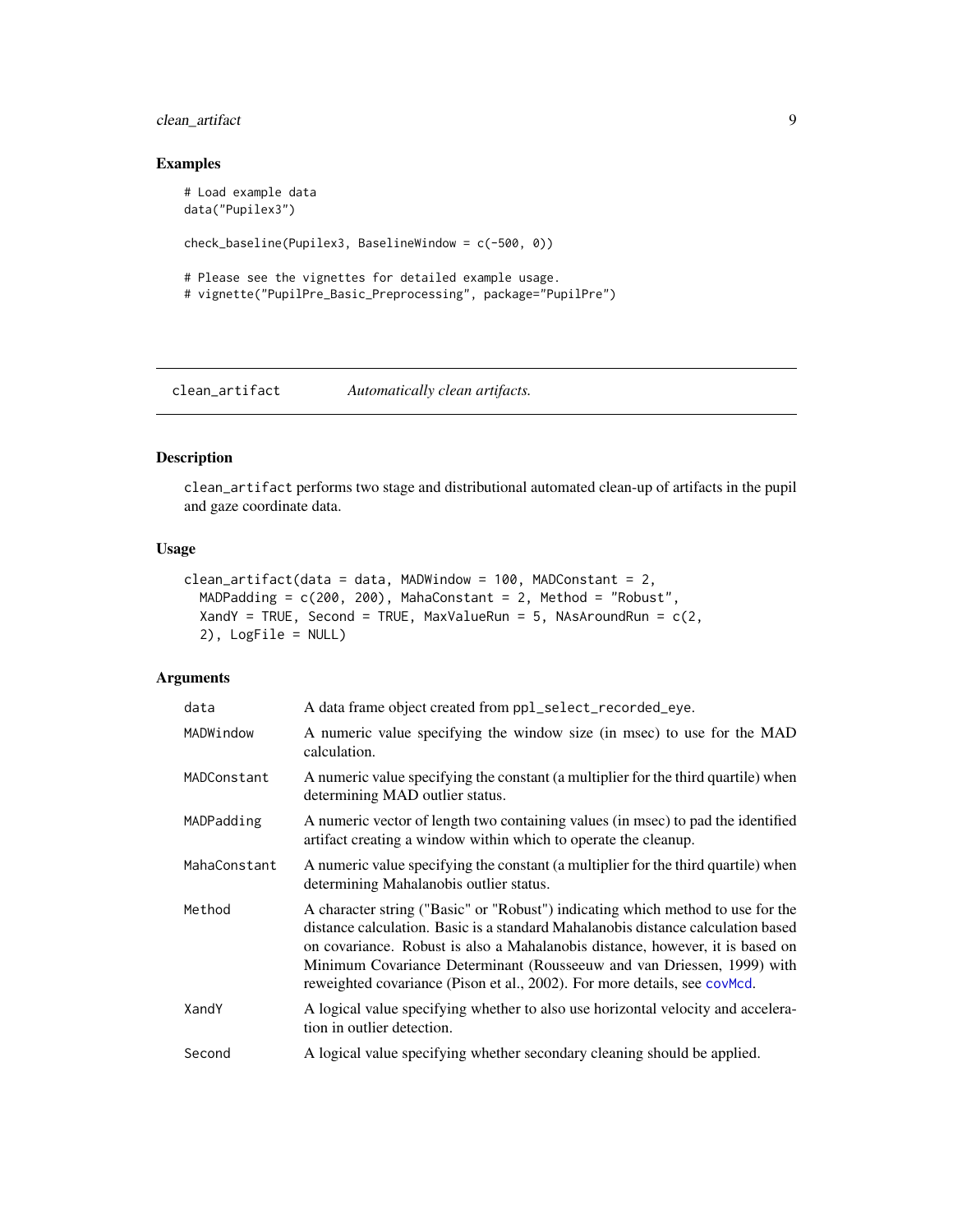<span id="page-9-0"></span>

| MaxValueRun  | A numeric value specifying the maximal run of existing values flanked by NAs<br>that could be targeted for removal.                                                                                    |
|--------------|--------------------------------------------------------------------------------------------------------------------------------------------------------------------------------------------------------|
| NAsAroundRun | A numeric vector of length two containing values (in number of subsequent NA)<br>to be used to identify straggler runs of data that could be removed.                                                  |
| LogFile      | A character string indicating the file name (with extension) of the log file to be<br>created/written. The file keeps track of which events have been cleaned. We<br>suggest "ArtifactCleanupLog.rds". |

#### Value

An object of type data table as described in [tibble.](#page-0-0)

#### References

Rousseeuw, P. J. and van Driessen, K. (1999) A fast algorithm for the minimum covariance determinant estimator. Technometrics 41, 212–223.

Pison, G., Van Aelst, S., and Willems, G. (2002) Small Sample Corrections for LTS and MCD, Metrika 55, 111–123.

## Examples

```
# Load example data
data("Pupilex4")
# Writing log file to temporary folder for the example
dat <- clean_artifact(Pupilex4, MADWindow = 100, MADConstant = 2,
                      MADPadding = c(200, 200), MahaConstant = 2,
                      Method = "Robust", XandY = TRUE, Second = TRUE,
                      MaxValueRun = 5, NAsAroundRun = c(2,2),
                      LogFile = paste0(tempdir(),"/ArtifactCleanupLog.rds"))
# Please see the vignettes for detailed example usage.
```
# vignette("PupilPre\_Cleanup", package="PupilPre")

<span id="page-9-1"></span>clean\_blink *Automatically clean Eyelink marked blinks.*

## Description

clean\_blink performs two stage automated clean-up of blinks in the pupil and gaze coordinate data.

#### Usage

```
clean_blink(data = data, BlinkPadding = c(100, 100), Delta = NA,
 MaxValueRun = 5, NAsAroundRun = c(2, 2), LogFile = NULL)
```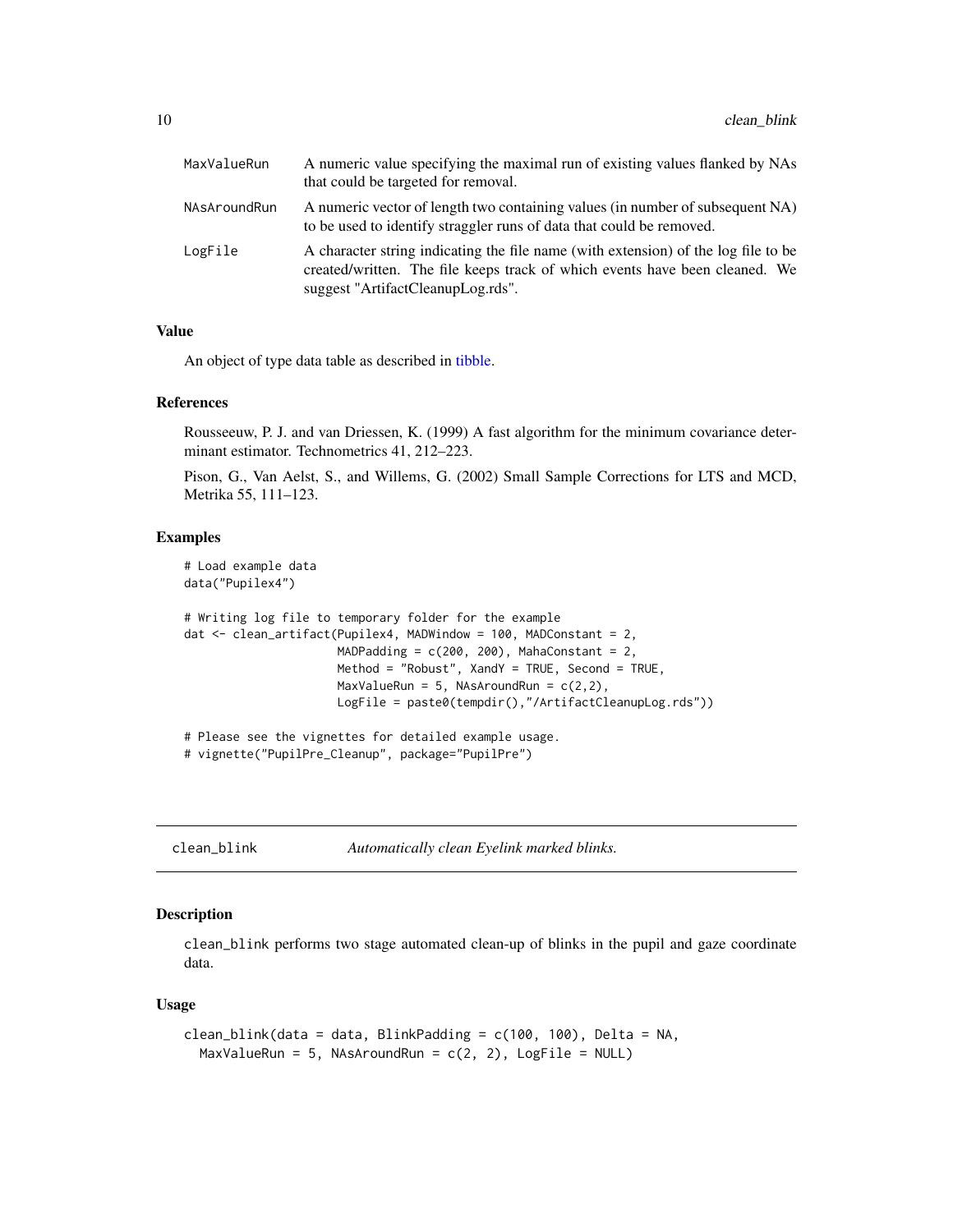## <span id="page-10-0"></span>Arguments

| data         | A data frame object created from ppl_select_recorded_eye.                                                                                                                                                                   |
|--------------|-----------------------------------------------------------------------------------------------------------------------------------------------------------------------------------------------------------------------------|
| BlinkPadding | A numeric vector of length two containing values (in msec) to pad the marked<br>blink creating a window within which to operate the cleanup.                                                                                |
| Delta        | A numeric value specifying the maximal difference between subsequent pupil<br>values in order to mark greater differences for removal. If NA, the delta will be<br>estimated from the data using the 95th percentile value. |
| MaxValueRun  | A numeric value specifying the maximal run of existing values flanked by NAs<br>that could be targeted for removal.                                                                                                         |
| NAsAroundRun | A numeric vector of length two containing values (in number of subsequent NA)<br>to be used to identify straggler runs of data that could be removed.                                                                       |
| LogFile      | A character string indicating the file name (with extension) of the log file to be<br>created/written. The file keeps track of which events have been cleaned. We<br>suggest "BlinkCleanupLog.rds".                         |

## Value

An object of type data table as described in [tibble.](#page-0-0)

#### Examples

```
# Load example data
data("Pupilex3")
# Writing log file to temporary folder for the example
dat <- clean_blink(Pupilex3, BlinkPadding = c(100, 100), Delta = 5,
                   MaxValueRun = 5, NAsAroundRun = c(2,2),
                   LogFile = paste0(tempdir(),"/BlinkCleanupLog.rds"))
# Please see the vignettes for detailed example usage.
# vignette("PupilPre_Cleanup", package="PupilPre")
```
<span id="page-10-1"></span>

| compare_summary | A utility function to compare pupil size data before and after applying |
|-----------------|-------------------------------------------------------------------------|
|                 | <i>the cleanup</i>                                                      |

## Description

compare\_summary is a utility function to compare pupil size data before and after applying the cleanup and summarizes a comparison between Pupil and Pupil\_Previous by Event

## Usage

```
compare_summary(data, ReturnData = FALSE)
```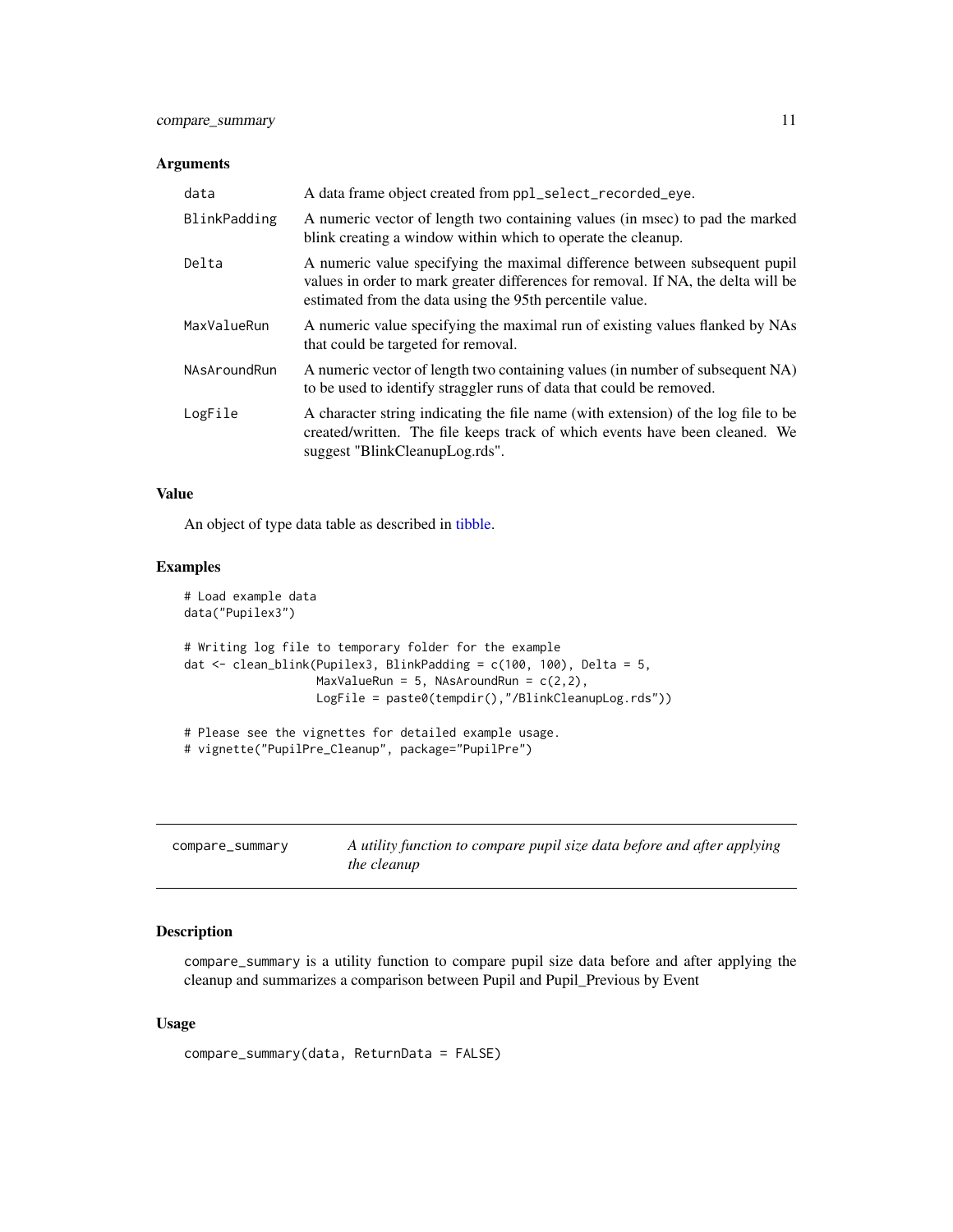## <span id="page-11-0"></span>Arguments

| data       | A data table object output by create_time_series.                                            |
|------------|----------------------------------------------------------------------------------------------|
| ReturnData | A logical indicating whether to return a data table containing the summary in-<br>formation. |

## Value

Summary information.

## Examples

```
# Load example data
data("Pupilex4")
compare_summary(Pupilex4)
# Please see the vignettes for detailed example usage.
# vignette("PupilPre_Basic_Preprocessing", package="PupilPre")
```
<span id="page-11-1"></span>

## Description

downsample reduces the sampling rate using median values for the Pupil and gaze coordinates.

## Usage

```
downsample(data, SamplingRate = NULL, NewRate = NULL)
```
## Arguments

| data         | A data frame object created from blink_cleanup.            |
|--------------|------------------------------------------------------------|
| SamplingRate | A postive integer specifying the current sampling rate.    |
| NewRate      | A postive integer specifying the desired downsampled rate. |

## Value

An object of type data table as described in [tibble.](#page-0-0)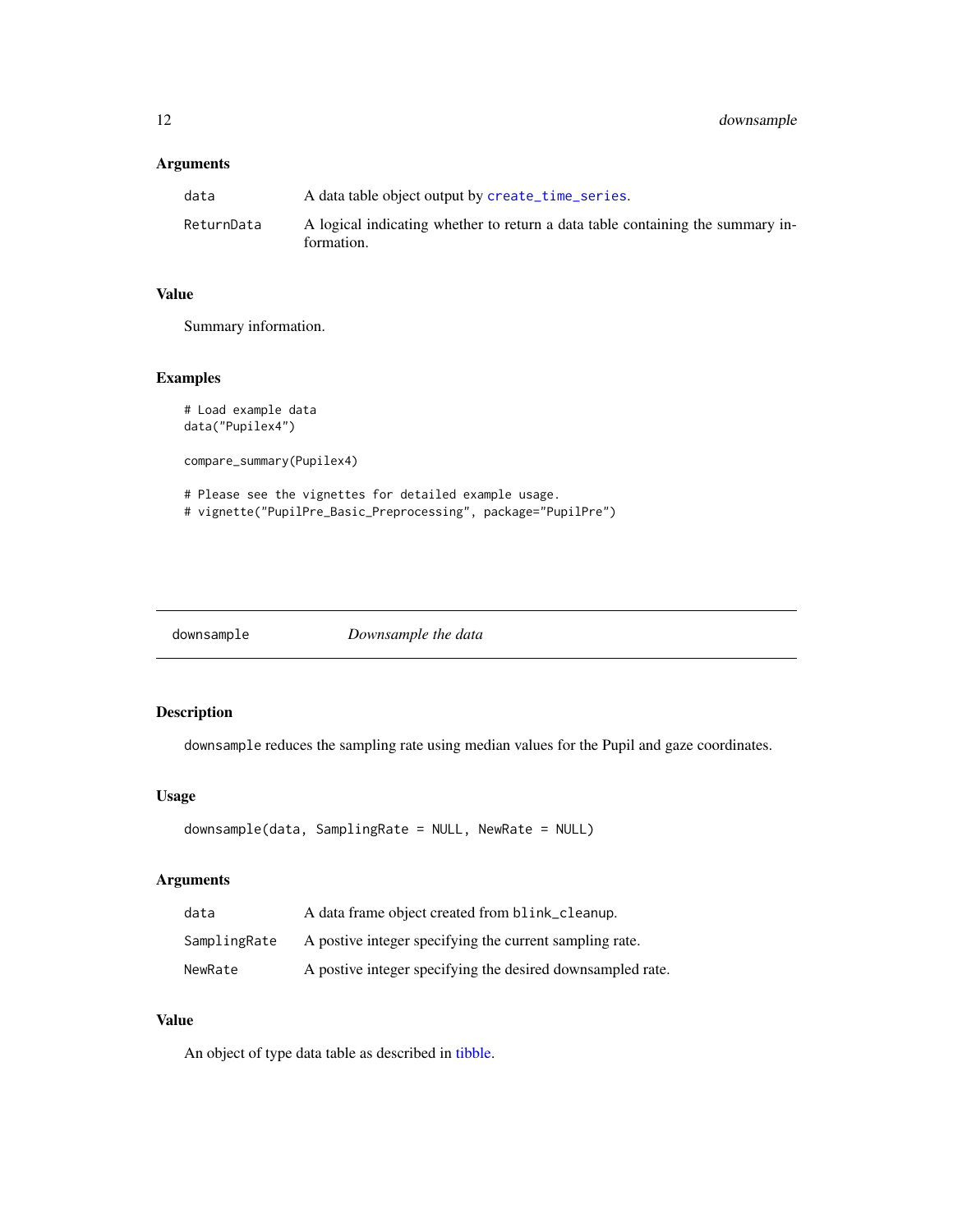## <span id="page-12-0"></span>interpolate\_NAs 13

## Examples

```
# Load example data
data("Pupilex4")
dat <- downsample(Pupilex4, SamplingRate = 250, NewRate = 25)
# Please see the vignettes for detailed example usage.
vignette("PupilPre_Basic_Preprocessing", package="PupilPre")
```
<span id="page-12-1"></span>interpolate\_NAs *Interpolation for missing data.*

## Description

interpolate\_NAs performs interpolation of missing data for the pupil and gaze coordinates (if desired).

#### Usage

```
interpolate_NAs(data = data, Method = "linear", XandY = TRUE,
 MinData = 2)
```
## Arguments

| data    | A data frame object created from auto_cleanup.                                                                           |
|---------|--------------------------------------------------------------------------------------------------------------------------|
| Method  | A character string indicating type of interpolation ("linear" or "spline") as im-<br>plemented in na.approx.             |
| XandY   | A logical specifying if interpolation should also be done on gaze coordinates                                            |
| MinData | A number indicating the minimum number of data points required in order for<br>interpolation to be applied to the event. |

#### Value

An object of type data table as described in [tibble.](#page-0-0)

```
# Load example data
data("Pupilex4")
dat <- interpolate_NAs(Pupilex4, Method = "linear",
                      XandY = TRUE, MinData = 2)
```

```
# Please see the vignettes for detailed example usage.
# vignette("PupilPre_Interpolation_and_Filtering", package="PupilPre")
```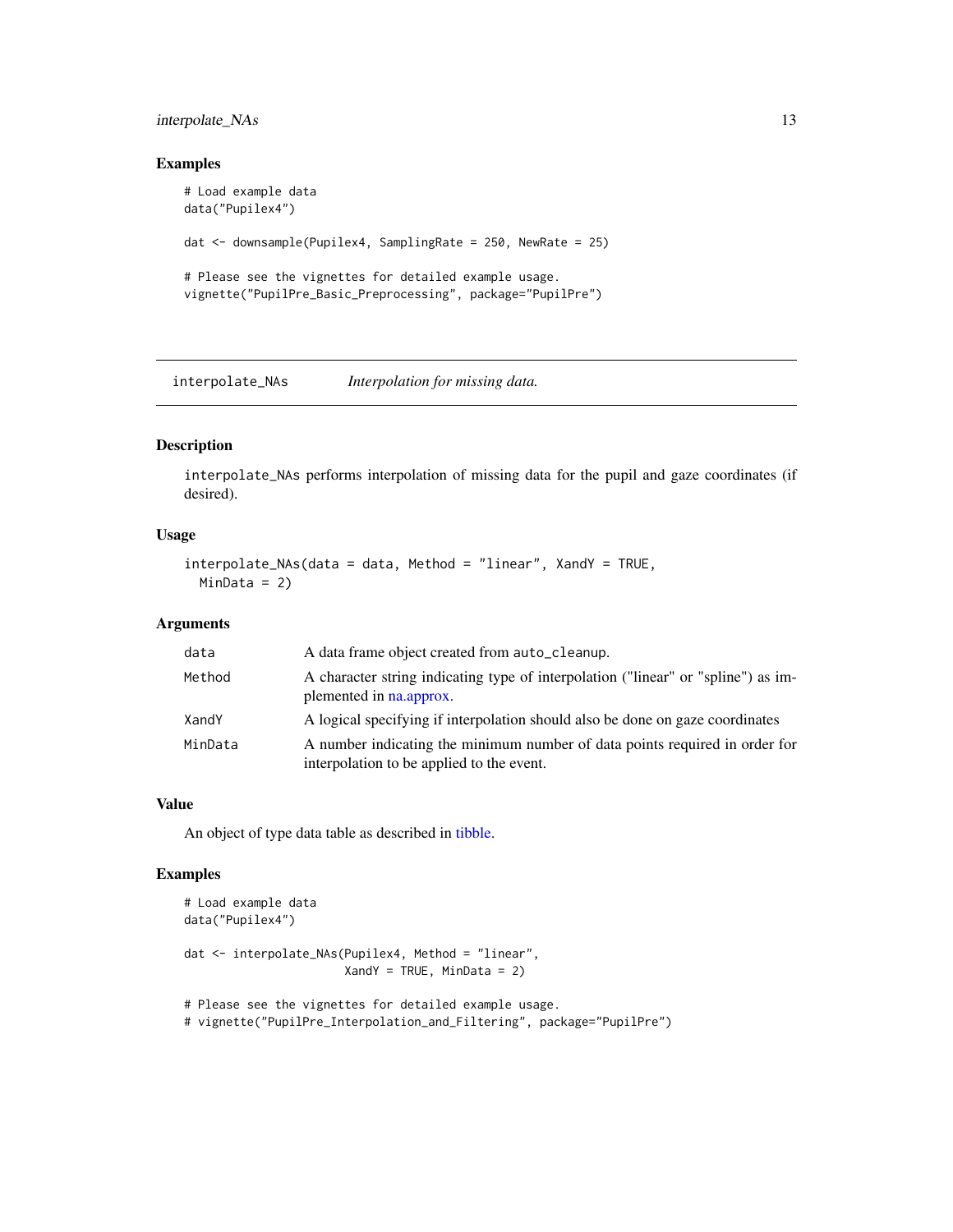<span id="page-13-1"></span><span id="page-13-0"></span>

NA\_summary summarizes missing data by Event, Subject, or Item.

#### Usage

```
NA_summary(data, Summary = "Event", PupilColumn = NULL,
 ReturnData = FALSE)
```
## Arguments

| data        | A data table object output by create_time_series.                                            |
|-------------|----------------------------------------------------------------------------------------------|
| Summary     | A character string indicating the type of summary.                                           |
| PupilColumn | A character string indicating which column to use for the summary.                           |
| ReturnData  | A logical indicating whether to return a data table containing the summary in-<br>formation. |

## Value

Summary information.

#### Examples

```
# Load example data
data("Pupilex3")
NA_summary(Pupilex3, Summary = "Event", PupilColumn = "Pupil")
# Please see the vignettes for detailed example usage.
# vignette("PupilPre_Basic_Preprocessing", package="PupilPre")
```
<span id="page-13-2"></span>plot\_compare\_app *Plots comparison of Pupil and Pupil\_Previous by event.*

## Description

plot\_compare\_app produces a comparison plot of Pupil and Pupil\_Previous by event to visual changes.

#### Usage

plot\_compare\_app(data)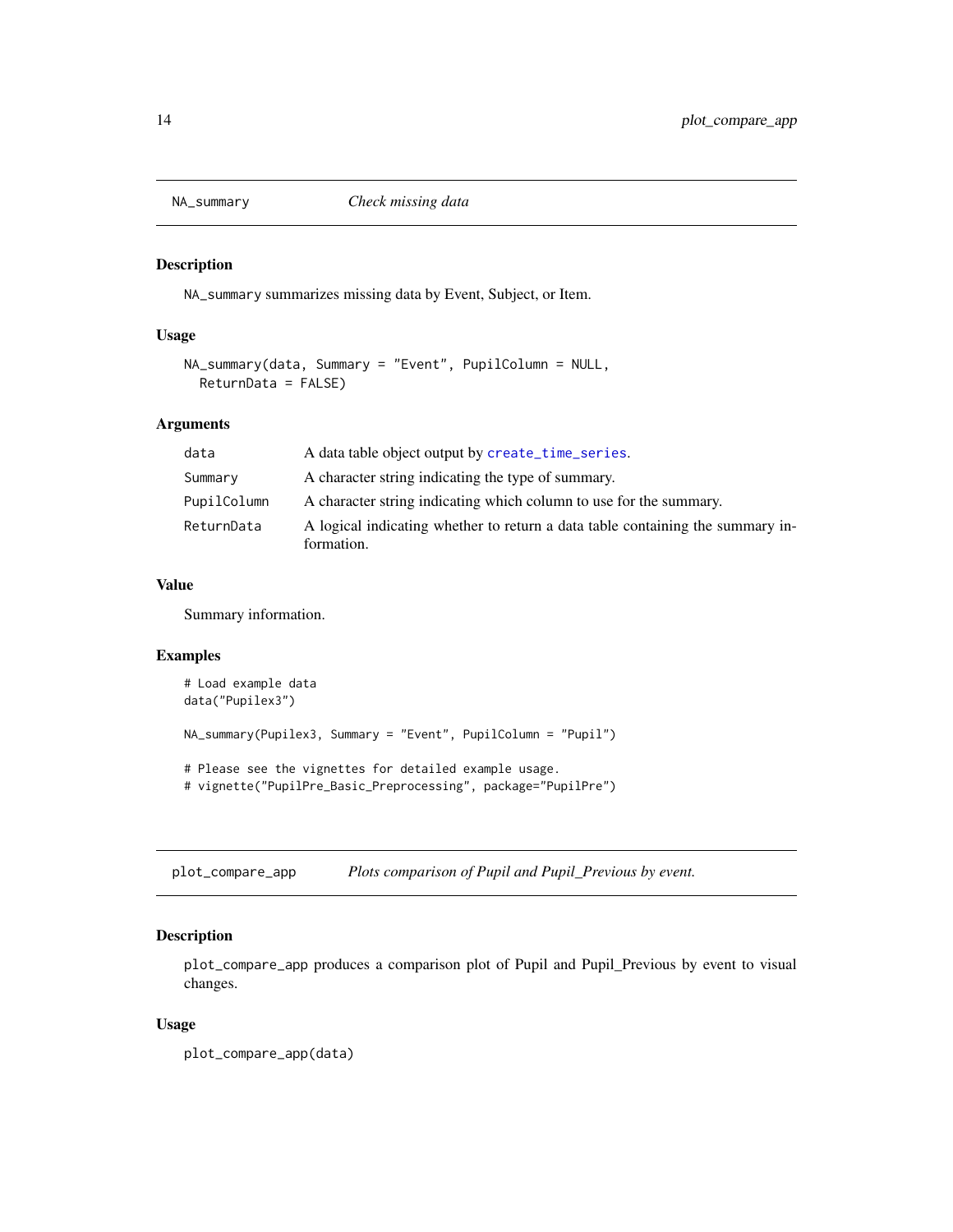## <span id="page-14-0"></span>plot\_events 15

## Arguments

data A data table object.

## Examples

```
if (interactive()) {
# Load example data
data("Pupilex4")
plot_compare_app(Pupilex4)
}
# Please see the vignettes for detailed example usage.
# vignette("PupilPre_Basic_Preprocessing", package="PupilPre")
```
<span id="page-14-1"></span>plot\_events *Plot each event within a group to a directory*

#### Description

plot\_events plots each event in a group as a multi-panel plot and saves it into specified directory.

#### Usage

plot\_events(data = data, Column = NULL, Grouping = "Subject", Nrow = 1, Ncol = 1, Device = "pdf",  $\dots$ )

## Arguments

| data     | A data table object output by ppl_select_recorded_eye.                                                                                                                                                         |
|----------|----------------------------------------------------------------------------------------------------------------------------------------------------------------------------------------------------------------|
| Column   | A character string indicating the column to plot.                                                                                                                                                              |
| Grouping | A character string indicating the column to serve as the grouping. For exam-<br>ple, "Subject" will use the subject identifier, producing one image per subject<br>containing all the events for that subject. |
| Nrow     | $=$ A number specifying how many rows per page.                                                                                                                                                                |
| Ncol     | $=$ A number specifying how many columns per page.                                                                                                                                                             |
| Device   | A character string indicating device type passed to ggsave. By default, this is<br>set to "pdf".                                                                                                               |
| $\cdots$ | Arguments to be passed to ggsave.                                                                                                                                                                              |

## Value

Files containing plots.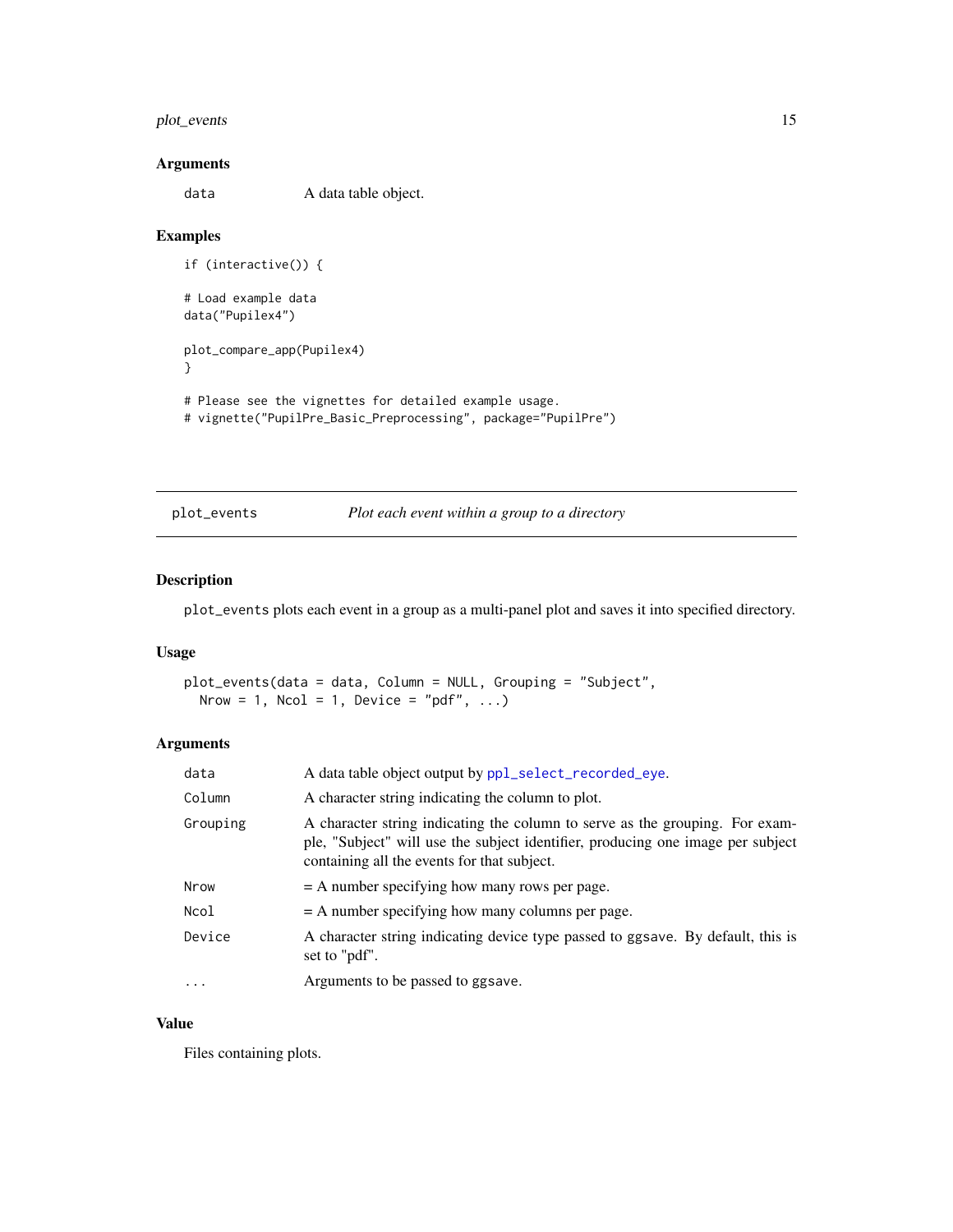## Examples

```
# Load example data
data("Pupilex3")
# Writing files to temporary folder for the example
plot_events(Pupilex3, Column = "Pupil", Device = "pdf",
           Grouping = "Subject", path = paste0(tempdir(),"/Figs"),
           Nrow = 1, Ncol = 1, width = 11, height = 8.5)
# Please see the vignettes for detailed example usage.
# vignette("PupilPre_Plotting", package="PupilPre")
```
<span id="page-15-1"></span>plot\_summary\_app *Plots summary of subject or item.*

## Description

plot\_summary\_app plots summary of a given subject or item.

## Usage

```
plot_summary_app(data)
```
## Arguments

data A data table object.

## Examples

```
if (interactive()) {
```
# Load example data data("Pupilex4")

plot\_summary\_app(Pupilex4) }

# Please see the vignettes for detailed example usage.

# vignette("PupilPre\_Basic\_Preprocessing", package="PupilPre")

<span id="page-15-0"></span>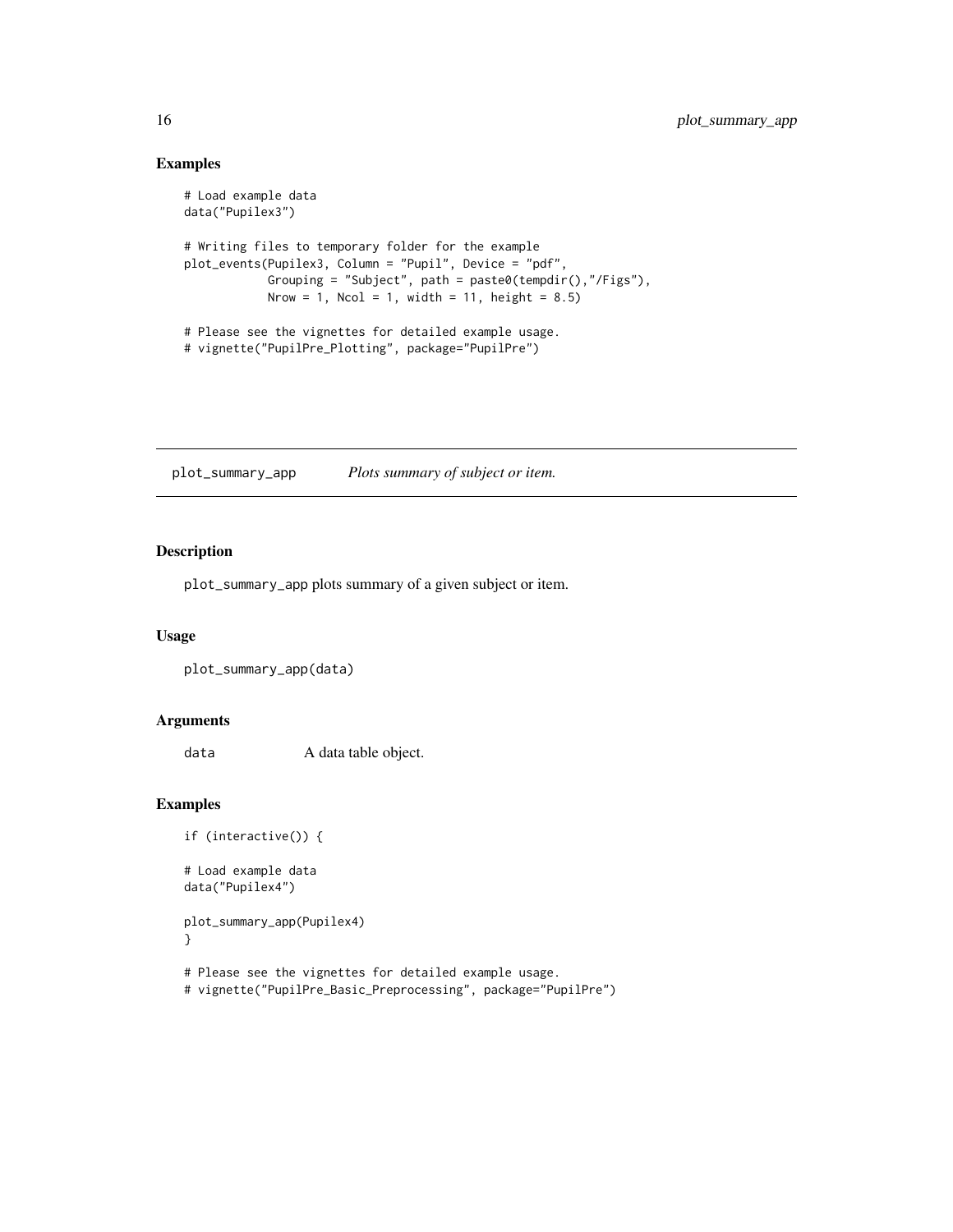<span id="page-16-1"></span><span id="page-16-0"></span>ppl\_check\_eye\_recording

*Check which eyes were recorded during the experiment*

#### **Description**

ppl\_check\_eye\_recording quickly checks which eyes contain gaze data either using the EYE\_TRACKED column (if available) or the Right and Left interest area columns. It prints a summary and suggests which setting to use for the Recording parameter in the function [ppl\\_select\\_recorded\\_eye](#page-21-1).

#### Usage

ppl\_check\_eye\_recording(data)

#### Arguments

data A data table object output by [create\\_time\\_series](#page-0-0).

#### Value

Text feedback and instruction.

#### Examples

```
# Load example data
data("Pupilex2")
ppl_check_eye_recording(data = Pupilex2)
# Please see the vignettes for detailed example usage.
# vignette("PupilPre_Basic_Preprocessing", package="PupilPre")
```
<span id="page-16-2"></span>ppl\_plot\_avg *Plots average Pupil.*

## Description

ppl\_plot\_avg calculates the grand or conditional averages with standard error. It then plots the results. N.B.: This function will work for data with a maximum of 2 conditions.

## Usage

```
ppl_plot_avg(data, xlim = NA, Column = NULL, Averaging = "Event",
 Condition1 = NULL, Condition2 = NULL, Cond1Labels = NA,
 Cond2Labels = NA, ErrorBar = TRUE, PupilPreTheme = TRUE,
  ConfLev = 95, CItype = "simultaneous", ErrorBand = FALSE,
 ErrorType = "SE")
```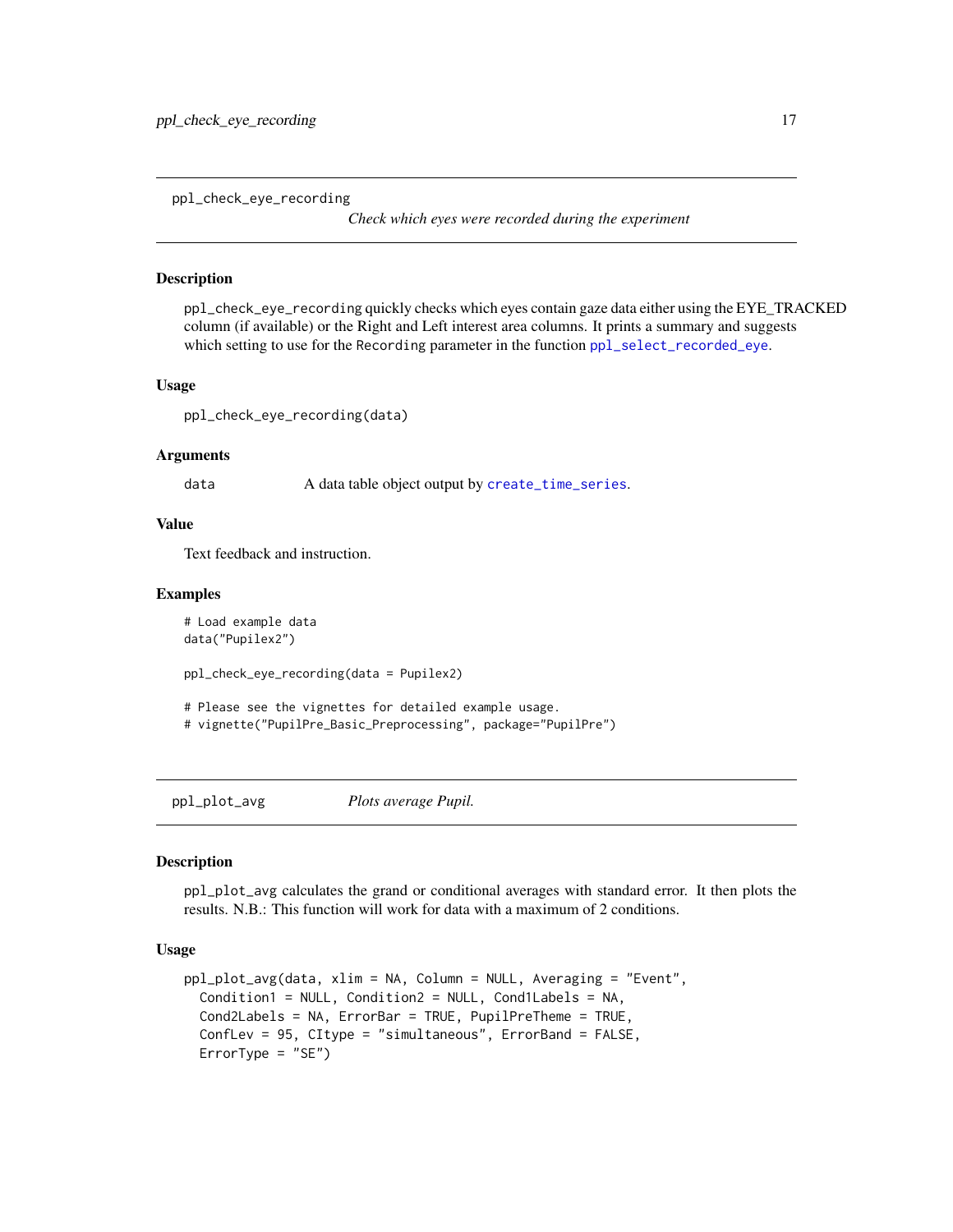## <span id="page-17-0"></span>Arguments

| data          | A data table object output after having executed create_time_series.                                                                                                                                                                                   |
|---------------|--------------------------------------------------------------------------------------------------------------------------------------------------------------------------------------------------------------------------------------------------------|
| xlim          | A vector of two integers specifying the limits of the x-axis.                                                                                                                                                                                          |
| Column        | A character string specifying the desired column.                                                                                                                                                                                                      |
| Averaging     | A character string indicating how the averaging should be done. "Event" (de-<br>fault) will produce the overall mean in the data, while "Subject" or "Item" (or, in<br>principle, any other column name) will calculate the grand mean by that factor. |
| Condition1    | A string containing the column name corresponding to the first condition, if<br>available.                                                                                                                                                             |
| Condition2    | A string containing the column name corresponding to the second condition, if<br>available.                                                                                                                                                            |
| Cond1Labels   | A named character vector specifying the desired custom labels of the levels of<br>the first condition.                                                                                                                                                 |
| Cond2Labels   | A named character vector specifying the desired custom labels of the levels of<br>the second condition.                                                                                                                                                |
| ErrorBar      | A logical indicating whether error bars should be included in the plot.                                                                                                                                                                                |
| PupilPreTheme | A logical indicating whether the theme included with the function should be<br>applied, or ggplot2's base theme (to which any other custom theme could be<br>added)                                                                                    |
| ConfLev       | A number indicating the confidence level of the CI.                                                                                                                                                                                                    |
| CItype        | A string indicating "simultaneous" or "pointwise". Simultaneous performs a<br>Bonferroni correction for the interval.                                                                                                                                  |
| ErrorBand     | A logical indicating whether error bands should be included in the plot.                                                                                                                                                                               |
| ErrorType     | A string indicating "SE" (Standard Error) or "CI" (Confidence Interval).                                                                                                                                                                               |

```
# Load example data
data("Pupilex7")
ppl_plot_avg(data = Pupilex7, xlim = c(0, 1900), Column = "Pupil",
            Condition1 = NULL, Condition2 = NULL, Cond1Labels = NA,
            Cond2Labels = NA, ErrorBar = TRUE, PupilPreTheme = TRUE)
# Please see the vignettes for detailed example usage.
```

```
# vignette("PupilPre_Plotting", package="PupilPre")
```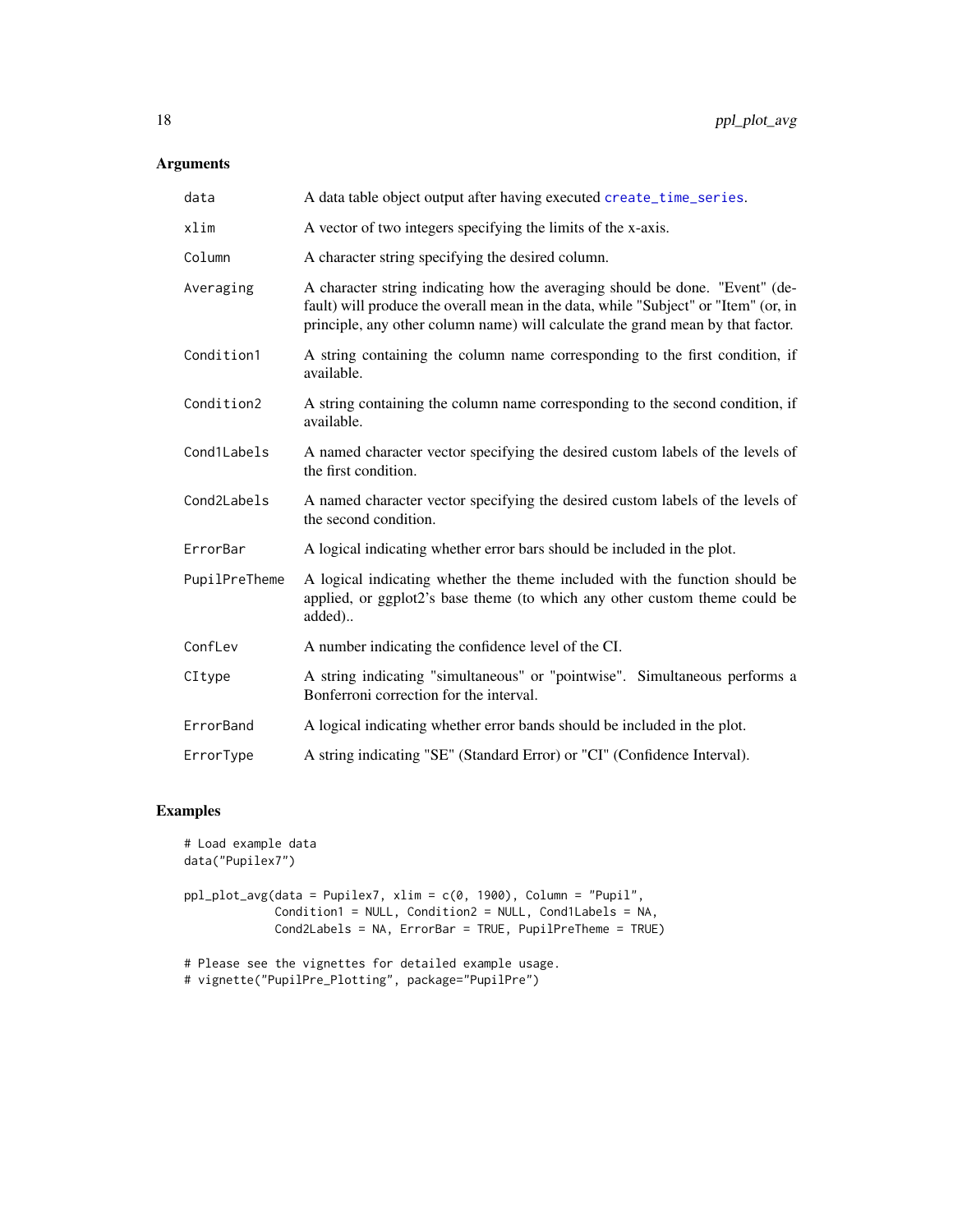<span id="page-18-1"></span><span id="page-18-0"></span>ppl\_plot\_avg\_cdiff *Plots average difference between two conditions.*

## Description

ppl\_plot\_avg\_cdiff calculates the average of differences between two specified conditions along with standard error and then plots the results.

#### Usage

```
ppl_plot_avg_cdiff(data, Column = NULL, xlim = NA,
 Averaging = "Subject", Condition = NULL, CondLabels = NA,
 ErrorBar = TRUE, PupilPreTheme = TRUE, ConfLev = 95,
 CItype = "simultaneous", ErrorBand = FALSE, ErrorType = "SE")
```
#### Arguments

| data          | A data table object.                                                                                                                                                                                                                      |
|---------------|-------------------------------------------------------------------------------------------------------------------------------------------------------------------------------------------------------------------------------------------|
| Column        | A character vector specifying the desired column.                                                                                                                                                                                         |
| xlim          | A vector of two integers specifying the limits of the x-axis.                                                                                                                                                                             |
| Averaging     | A character string indicating how the averaging should be done. "Subject" (de-<br>fault) will produce the grand mean in the data, while "Item" (or, in principle, any<br>other column name) will calculate the grand mean by that factor. |
| Condition     | A list containing the column name corresponding to the condition and factor<br>levels to be used for calculating the difference.                                                                                                          |
| CondLabels    | A named character vector specifying the desired labels of the levels of the con-<br>dition.                                                                                                                                               |
| ErrorBar      | A logical indicating whether error bars should be included in the plot.                                                                                                                                                                   |
| PupilPreTheme | A logical indicating whether the theme included with the function should be<br>applied, or ggplot2's base theme (to which any other custom theme could be<br>added).                                                                      |
| ConfLev       | A number indicating the confidence level of the CI.                                                                                                                                                                                       |
| CItype        | A string indicating "simultaneous" or "pointwise". Simultaneous performs a<br>Bonferroni correction for the interval.                                                                                                                     |
| ErrorBand     | A logical indicating whether error bands should be included in the plot.                                                                                                                                                                  |
| ErrorType     | A string indicating "SE" or "CI".                                                                                                                                                                                                         |
|               |                                                                                                                                                                                                                                           |

## Examples

# Load example data data("Pupilex7")

ppl\_plot\_avg\_cdiff(data = Pupilex7, Column = "Pupil", Condition =  $list(talker = c("EN3", "CH1"))$ ,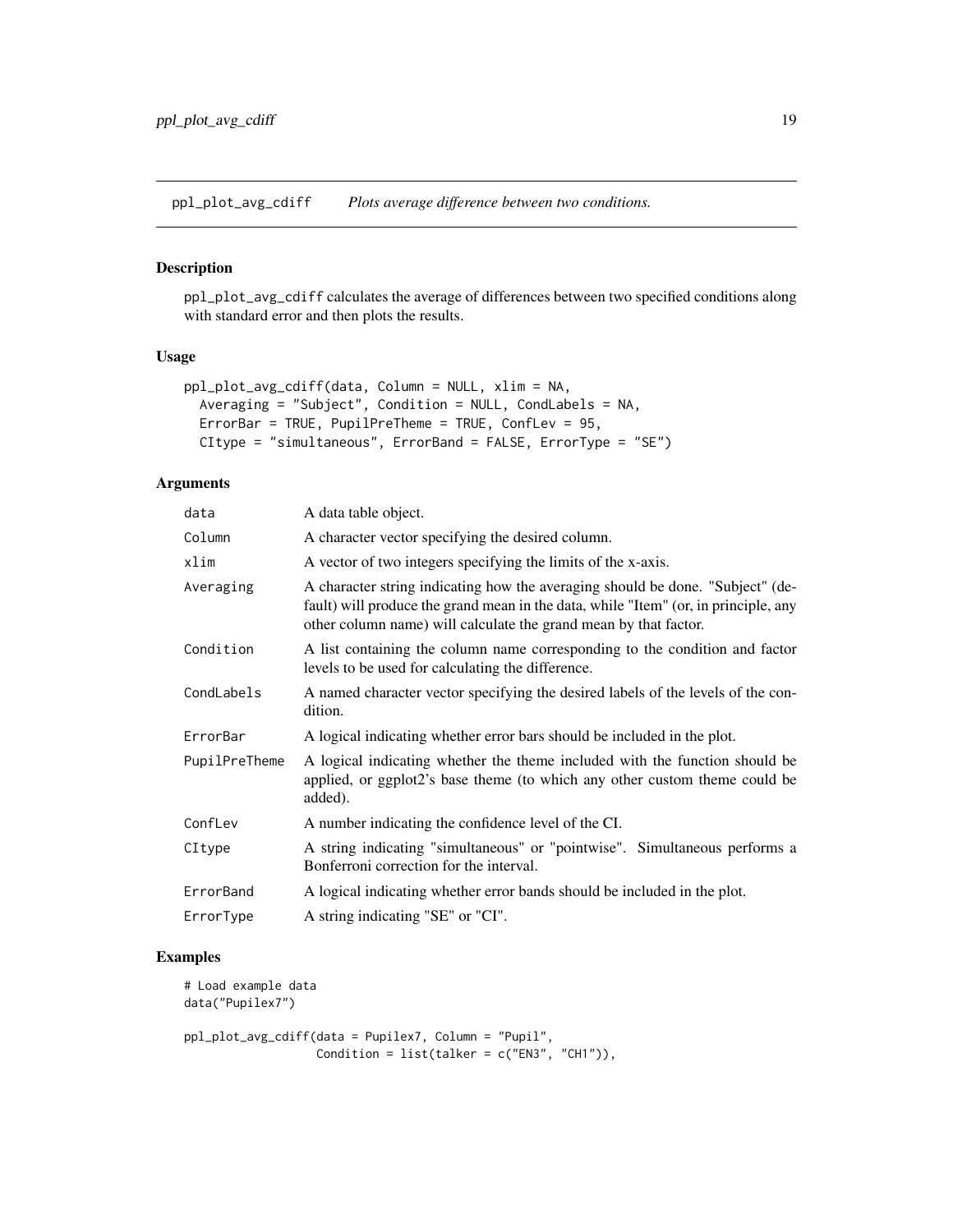```
ErrorBar = TRUE, PupilPreTheme = TRUE)
# Please see the vignettes for detailed example usage.
# vignette("PupilPre_Plotting", package="PupilPre")
```
<span id="page-19-1"></span>ppl\_plot\_avg\_contour *Plots average contour surface of pupil data.*

#### Description

ppl\_plot\_avg\_contour calculates the conditional average of pupil size by Time and a specified continuous variable. It then applies a 3D smooth (derived using [gam](#page-0-0)) over the surface and plots the results as a contour plot.

## Usage

```
ppl_plot_avg_contour(data, Column = NULL, Var = NULL,
  Averaging = "Event", VarLabel = NULL, xlim = NA,
 PupilPreTheme = TRUE, Colors = c("gray20", "gray90"))
```
#### Arguments

| data          | A data table object output by either create_time_series.                                                                                                                                                                                               |
|---------------|--------------------------------------------------------------------------------------------------------------------------------------------------------------------------------------------------------------------------------------------------------|
| Column        | A string specifying the column to use.                                                                                                                                                                                                                 |
| Var           | A string containing the column name corresponding to the continuous variable.                                                                                                                                                                          |
| Averaging     | A character string indicating how the averaging should be done. "Event" (de-<br>fault) will produce the overall mean in the data, while "Subject" or "Item" (or, in<br>principle, any other column name) will calculate the grand mean by that factor. |
| VarLabel      | A string specifying the axis label to use for Var.                                                                                                                                                                                                     |
| xlim          | A vector of two integers specifying the limits of the x-axis.                                                                                                                                                                                          |
| PupilPreTheme | A logical indicating whether the theme included with the function, or ggplot2's<br>base theme (which any other custom theme could be added).                                                                                                           |
| Colors        | A vector of two strings specifying the colrs of the contour shading - The default<br>values represent grayscale.                                                                                                                                       |

```
# Load example data
data("Pupilex7")
ppl_plot_avg_contour(data = Pupilex7, Column = "Pupil", Var = "TRIAL_INDEX",
                     VarLabel = "Trial", xlim = c(0, 2000),
                     PupilPreTheme = TRUE, Colors = c("gray20", "gray90"))
```

```
# Please see the vignettes for detailed example usage.
```

```
# vignette("PupilPre_Plotting", package="PupilPre")
```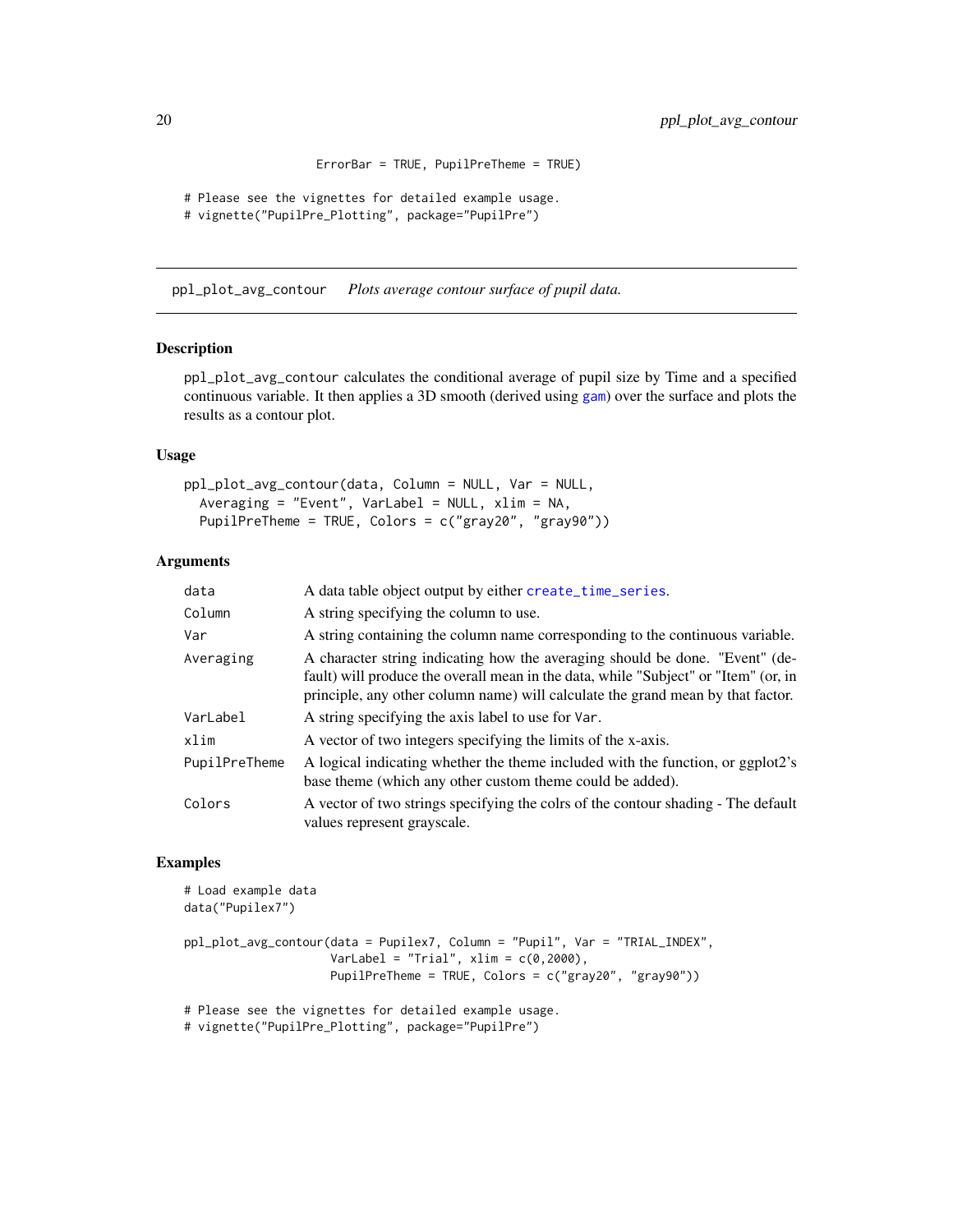<span id="page-20-1"></span><span id="page-20-0"></span>

ppl\_prep\_data checks for necessary columns and converts the class if needed.

## Usage

```
ppl_prep_data(data, Subject = NULL, Item = NA,
 EventColumns = c("Subject", "TRIAL_INDEX"))
```
## Arguments

| data         | A data frame object created from an Eyelink Sample Report.                                                                    |
|--------------|-------------------------------------------------------------------------------------------------------------------------------|
| Subject      | An obligatory string containing the column name corresponding to the subject<br>identifier.                                   |
| Item         | An optional string containing the column name corresponding to the item iden-<br>tifier; by default, NA.                      |
| EventColumns | A vector specifying the columns which will be used for creating the Event vari-<br>able; by default, Subject and TRIAL_INDEX. |

## Value

An object of type data table as described in [tibble.](#page-0-0)

```
# Load example data
data("Pupilex1")
dat <- ppl_prep_data(Pupilex1, Subject = "RECORDING_SESSION_LABEL",
                     Item = "item",
                     EventColumns = c("Subject","TRIAL_INDEX"))
# Please see the vignettes for detailed example usage.
```

```
# vignette("PupilPre_Basic_Preprocessing", package="PupilPre")
```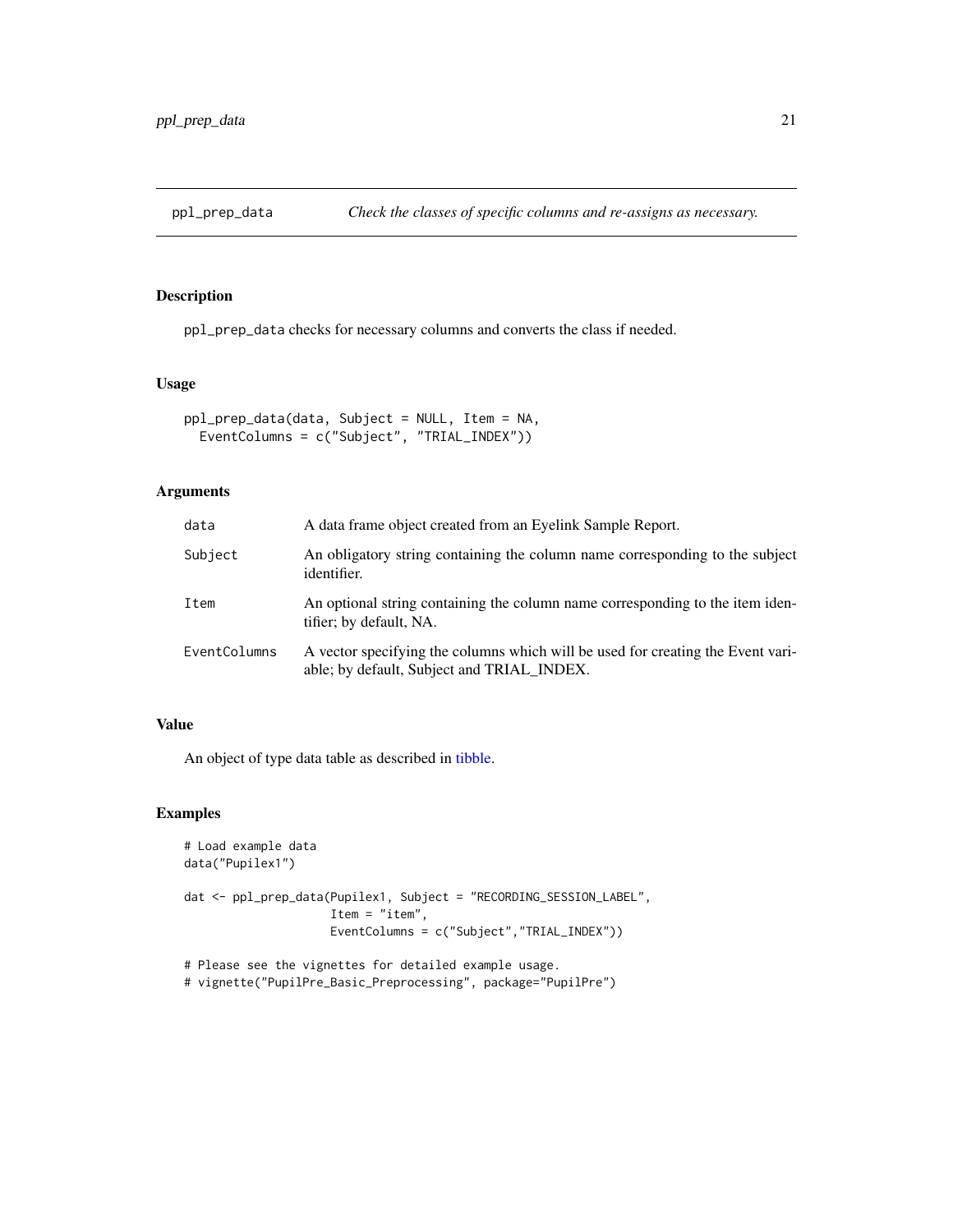<span id="page-21-2"></span><span id="page-21-0"></span>ppl\_rm\_extra\_DVcols *Checks for and removes unnecessary DV output columns.*

## Description

ppl\_rm\_extra\_DVcols checks for unnecessary DataViewer output columns and removes them, unless specified.

#### Usage

```
ppl_rm_extra_DVcols(data, Keep = NULL)
```
#### Arguments

| data | A data frame object created from an Eyelink Sample Report.                   |
|------|------------------------------------------------------------------------------|
| Keep | An optional string or character vector containing the column names of SR Re- |
|      | search sample report columns the user would like to keep in the data set.    |

## Value

An object of type data table as described in [tibble.](#page-0-0)

#### Examples

```
# Load example data
data("Pupilex1")
dat <- ppl_rm_extra_DVcols(Pupilex1, Keep = NULL)
# Please see the vignettes for detailed example usage.
# vignette("PupilPre_Basic_Preprocessing", package="PupilPre")
```
<span id="page-21-1"></span>ppl\_select\_recorded\_eye

*Select the eye used during recording*

## Description

ppl\_select\_recorded\_eye examines each event and determines which eye contains interest area information, based on the Recording parameter (which can be determined using [ppl\\_check\\_eye\\_recording](#page-16-1)). This function then selects the data from the recorded eye and copies it to new columns (Pupil, Gaze\_X, Gaze\_Y, Velocity\_X, Velocity\_Y, Acceleration\_X, Acceleration\_Y, In\_Blink, In\_Saccade). The function prints a summary of the output.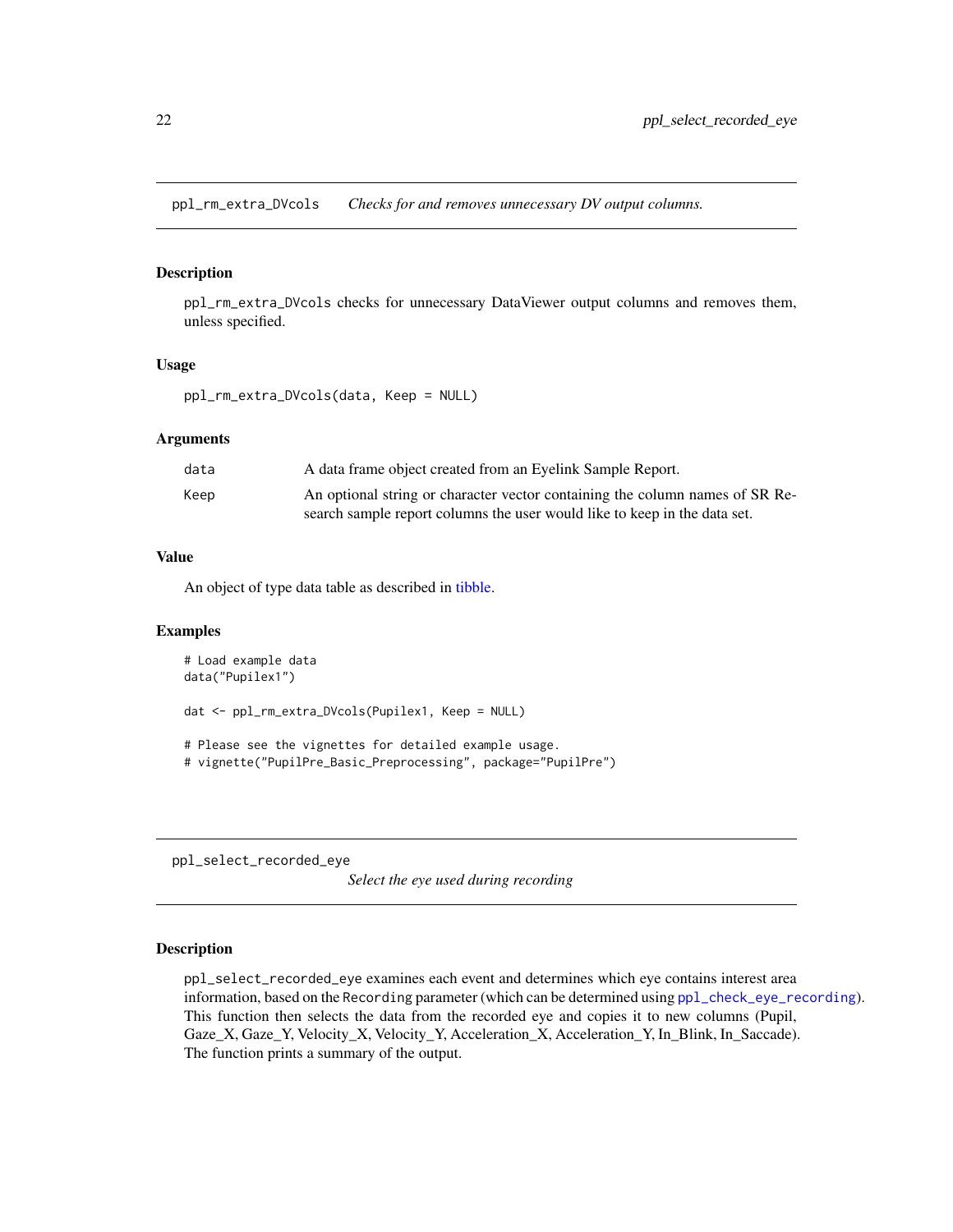#### <span id="page-22-0"></span>Pupildat 23

## Usage

ppl\_select\_recorded\_eye(data, Recording = NULL, WhenLandR = NA)

#### Arguments

| data      | A data table object output by create_time_series.                                                                                                                                                                                                                                              |
|-----------|------------------------------------------------------------------------------------------------------------------------------------------------------------------------------------------------------------------------------------------------------------------------------------------------|
| Recording | A string indicating which eyes were used for recording gaze data ("R" when<br>only right eye recording is present, "L" when only left eye recording is present,<br>"LorR" when either the left or the right eye was recorded, "LandR" when both<br>the left and the right eyes were recorded). |
| WhenLandR | A string indicating which eye ("Right" or "Left) to use if gaze data is available<br>for both eyes (i.e., Recording $=$ "LandR").                                                                                                                                                              |

#### Value

A data table with 11 additional columns added to data.

#### Examples

```
# Load example data
data("Pupilex2")
dat <- ppl_select_recorded_eye(data = Pupilex2, Recording = "R",
                               WhenLandR = "Right")
# Please see the vignettes for detailed example usage.
```

```
# vignette("PupilPre_Basic_Preprocessing", package="PupilPre")
```
Pupildat *This is a sample pupil size dataset included in the package*

## Description

This is a sample pupil size dataset included in the package

## Author(s)

Aki Kyröläinen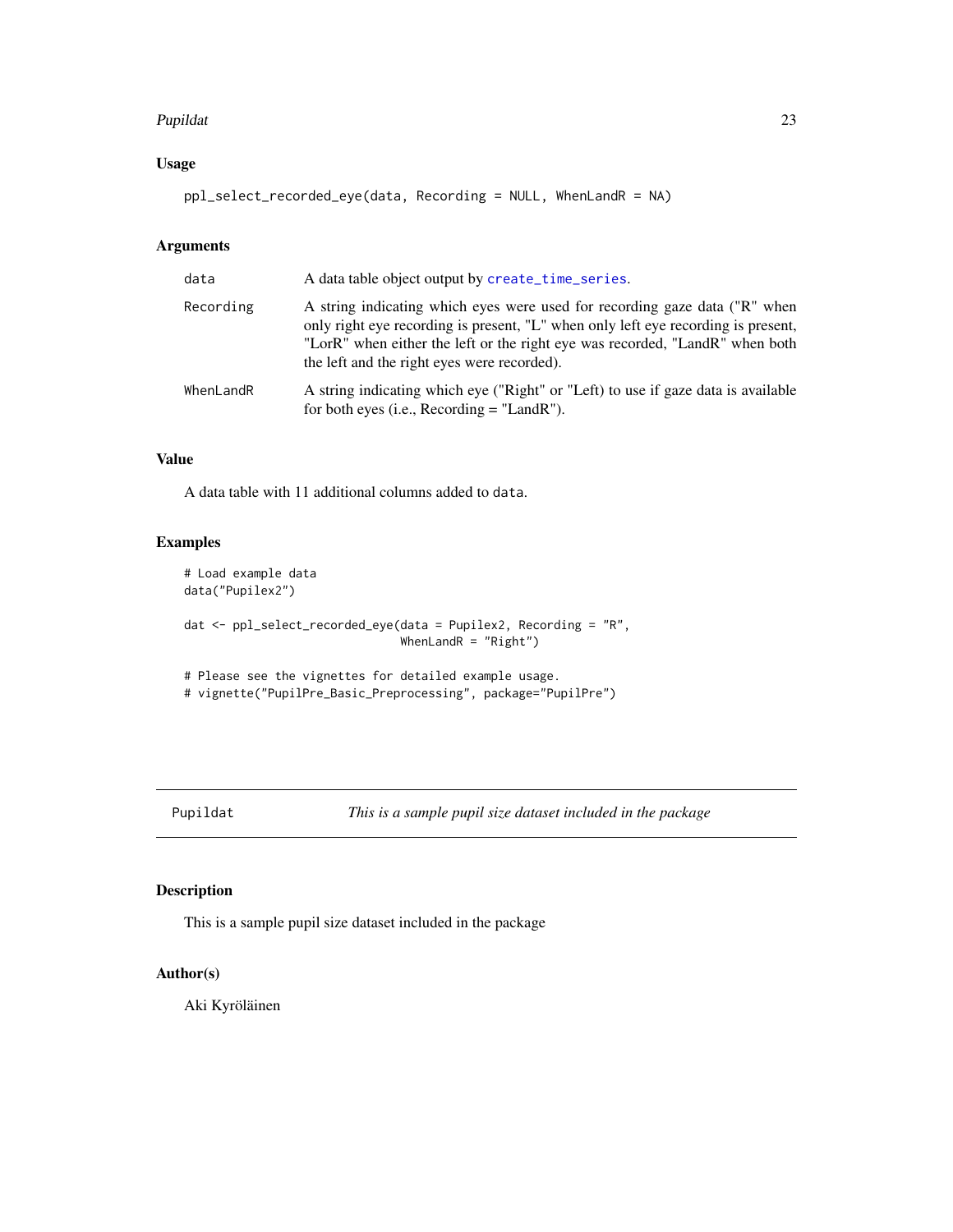<span id="page-23-0"></span>

This is an example dataset to illustrate certain functionality

## Author(s)

Aki Kyröläinen

Pupilex2 *This is an example dataset to illustrate certain functionality*

## Description

This is an example dataset to illustrate certain functionality

## Author(s)

Aki Kyröläinen

Pupilex3 *This is an example dataset to illustrate certain functionality*

### Description

This is an example dataset to illustrate certain functionality

## Author(s)

Aki Kyröläinen

| This is an example dataset to illustrate certain functionality<br>Pupilex4 |  |
|----------------------------------------------------------------------------|--|
|----------------------------------------------------------------------------|--|

## Description

This is an example dataset to illustrate certain functionality

## Author(s)

Aki Kyröläinen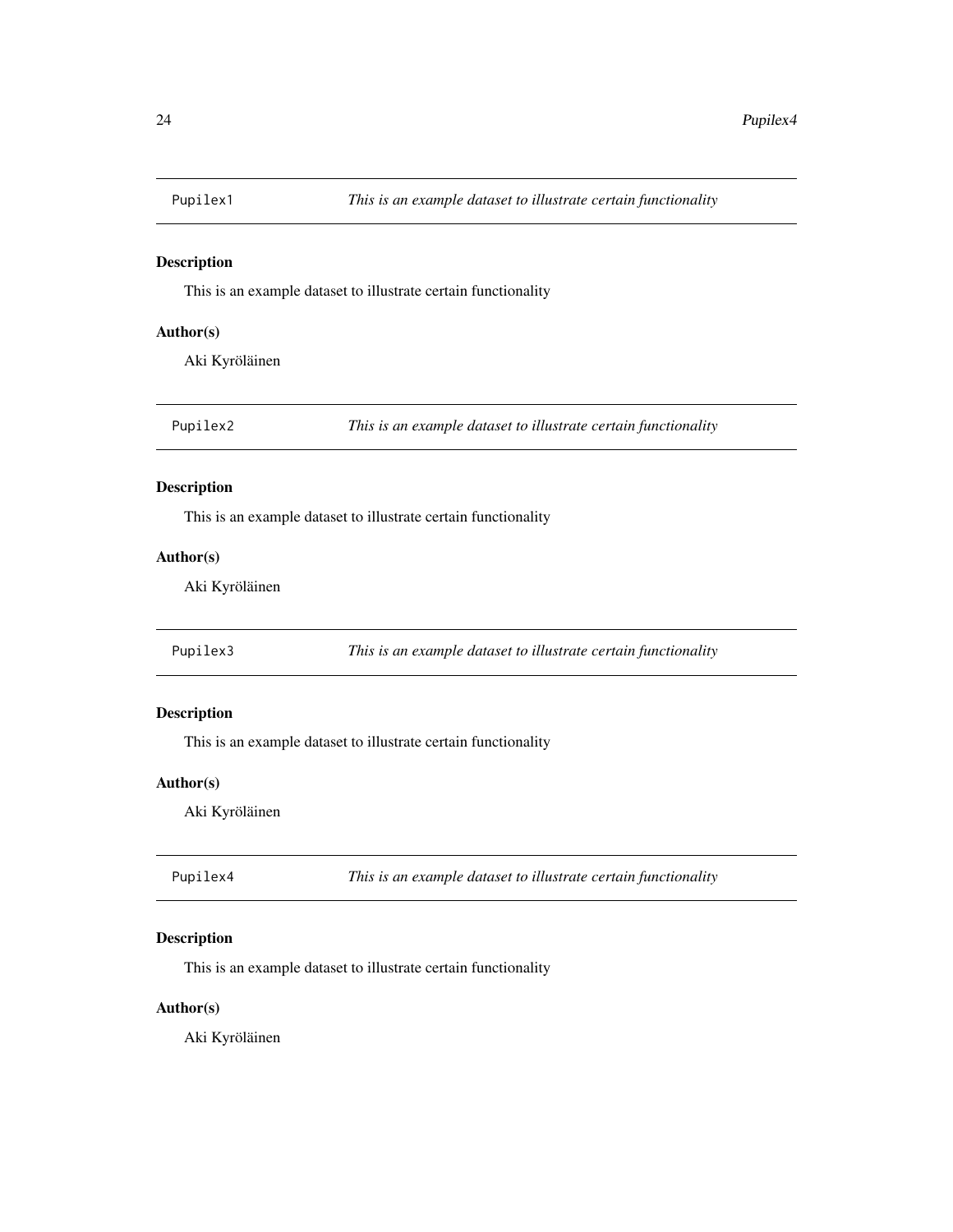<span id="page-24-0"></span>

This is an example dataset to illustrate certain functionality

## Author(s)

Aki Kyröläinen

Pupilex6 *This is an example dataset to illustrate certain functionality*

## Description

This is an example dataset to illustrate certain functionality

#### Author(s)

Aki Kyröläinen

Pupilex7 *This is an example dataset to illustrate certain functionality*

## Description

This is an example dataset to illustrate certain functionality

## Author(s)

Aki Kyröläinen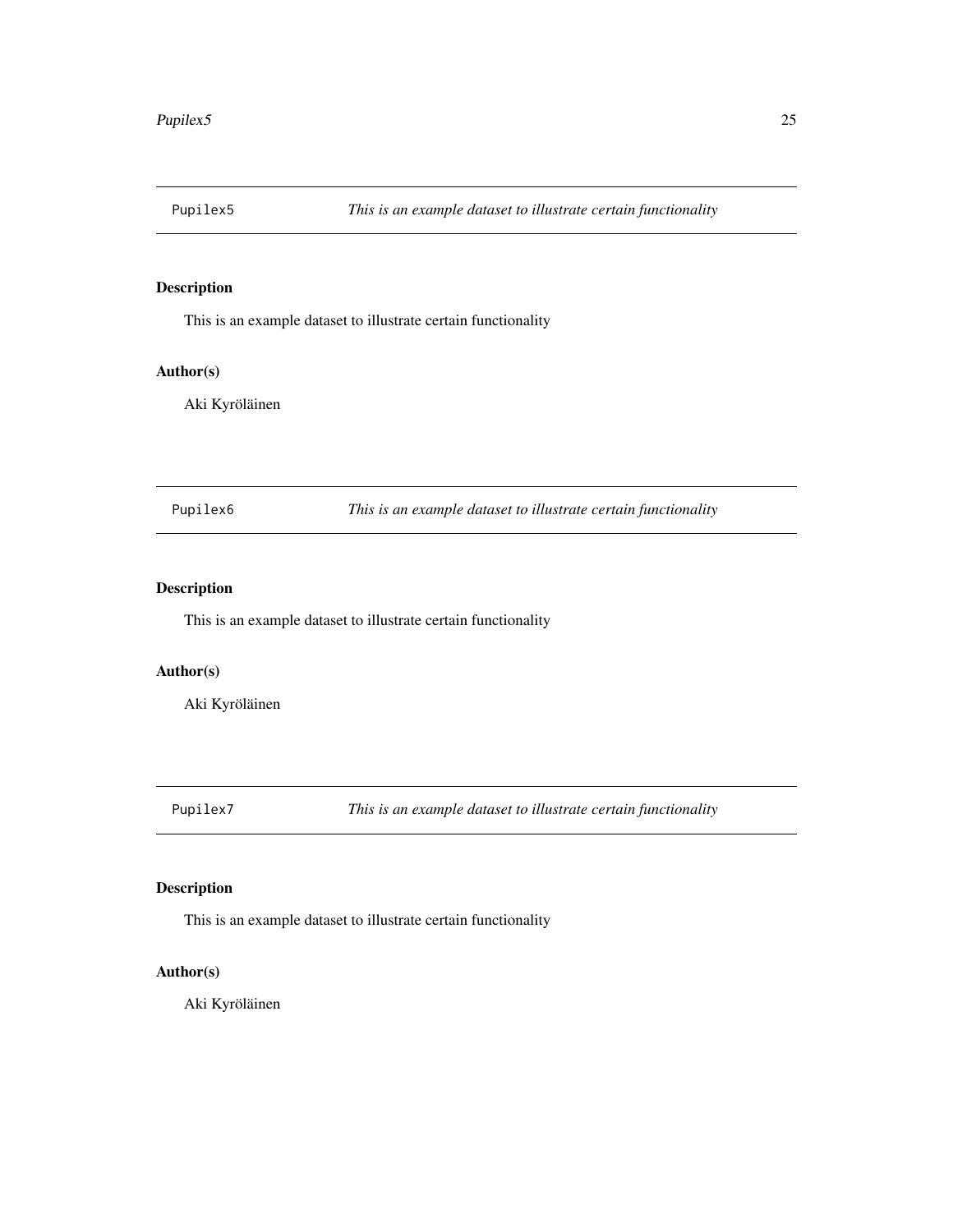<span id="page-25-0"></span>

The PupilPre package provides a set of functions for preparing pupil size data collected with SR Research Eyelink eye trackers.

#### Processing functions

- The function [ppl\\_prep\\_data](#page-20-1) returns a data table with correctly assigned classes for important columns.
- The function [ppl\\_select\\_recorded\\_eye](#page-21-1) returns a data table with data from the the recorded eye in new columns (IA\_ID and IA\_LABEL).
- The function [recode\\_off\\_screen](#page-27-1) recodes samples with NA if gaze coordinates indicate that the sample was taken while the pupil was off-screen.
- The function [ppl\\_rm\\_extra\\_DVcols](#page-21-2) removes DataViewer coumns that are not necessary for preprocessing with this package.
- The function [clean\\_blink](#page-9-1) returns a data table for which blinks have been removed based on the parameters provided.
- The function [clean\\_artifact](#page-8-1) returns a data table for which artifacts have been removed based on the parameters provided.
- The function [apply\\_cleanup\\_change](#page-3-1) applies user-selected changes to the automatic cleanup.
- The function [apply\\_user\\_cleanup](#page-4-1) returns a data table for which the manually selected artifacts have been removed.
- The function [rm\\_sparse\\_events](#page-27-2) removes events that do not contain enough data in the baseline and/or critical windows, as specified by the user.
- The function [interpolate\\_NAs](#page-12-1) returns a data table in which NAs have been replaced using linear interpolation.
- The function [apply\\_butter](#page-2-1) applies a Butterworth filter to the pupil size data.
- The function [trim\\_filtered](#page-28-1) removes a specified number of milliseconds from the beginning and the end of each filtered event, as to remove artifacts created by the filter.
- The function [downsample](#page-11-1) returns a data table for which the data have been downsampled using the specified sampling rate.
- The function [baseline](#page-5-1) returns a data table for which the pupil data have been baselined using the specified method.

#### Utility functions

- The function [ppl\\_check\\_eye\\_recording](#page-16-1) returns a summary of whether or not the dataset contains gaze data in both the Right and Left interest area columns.
- The function [blink\\_summary](#page-6-1) returns a summary of Eyelink marked blinks by Event, Subject, or Item.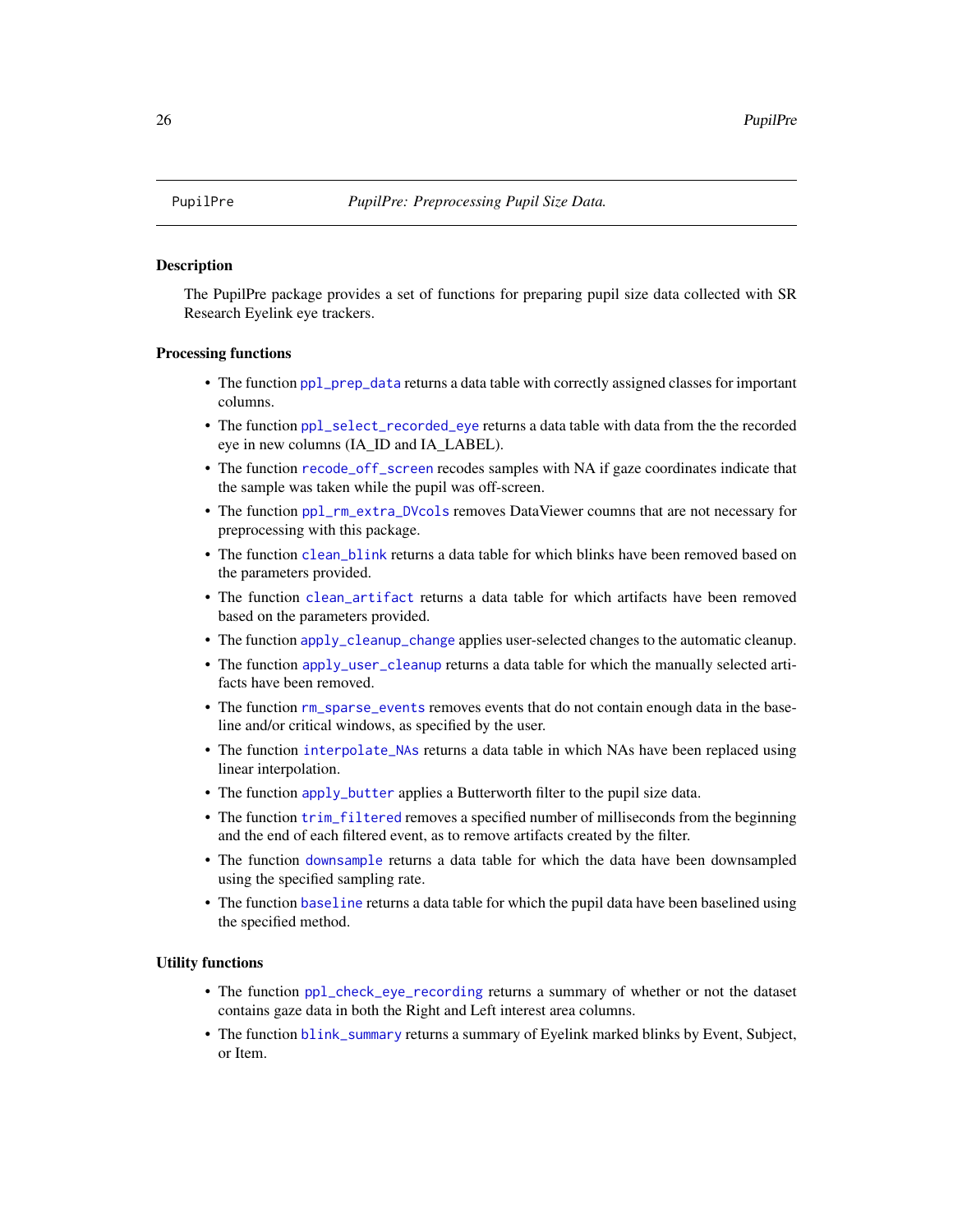#### <span id="page-26-0"></span>PupilPre 27

- The function [NA\\_summary](#page-13-1) returns a summary of missing data by Event, Subject, or Item.
- The function [check\\_baseline](#page-7-1) examines the data within a specified baseline window.
- The function [compare\\_summary](#page-10-1) returns a summary of comparison between the columns Pupil and Pupil\_Previous.

## Plotting functions

- The function [ppl\\_plot\\_avg](#page-16-2) returns a plot of the grand or conditional averages of pupil dilation along with error bars.
- The function [ppl\\_plot\\_avg\\_contour](#page-19-1) returns a contour plot of the conditional average of pupil dilation over Time and a specified continuous variable.
- The function [ppl\\_plot\\_avg\\_cdiff](#page-18-1) returns a plot of the average difference between two conditions for pupil dilation with error bars.
- The function [plot\\_events](#page-14-1) returns image files containing plots for each event by a group and saves into a specified directory.

## Interactive functions

- The function [user\\_cleanup\\_app](#page-29-1) opens a Shiny app for identifying and marking datapoints associated with artifacts.
- The function [plot\\_summary\\_app](#page-15-1) opens a Shiny app for inspecting by-subject or by-item averages within a specified time window.
- The function [plot\\_compare\\_app](#page-13-2) opens a Shiny app for inspecting events for comparing the current pupil column to the previous pupil column.
- The function [verify\\_cleanup\\_app](#page-30-1) plots the data points changed during the previously completed auto cleanup, allowing the user to reject the cleanup for specific events.
- The function [butter\\_filter\\_app](#page-6-2) produces a plot of filtered pupil data over the original data to visually inspect the effect of different filter settings.

#### **Notes**

- The vignettes are available via browseVignettes(package = "PupilPre").
- A list of all available functions is provided in help(package = "PupilPre").
- This package can be cited using the information obtained from citation("PupilPre") or print(citation("PupilPre"),bibtex = TRUE)

## Author(s)

Aki-Juhani Kyröläinen, Vincent Porretta, Jacolien van Rij, Juhani Järvikivi

Maintainer: Aki-Juhani Kyröläinen, (<akkyro@gmail.com>)

McMaster University, Canada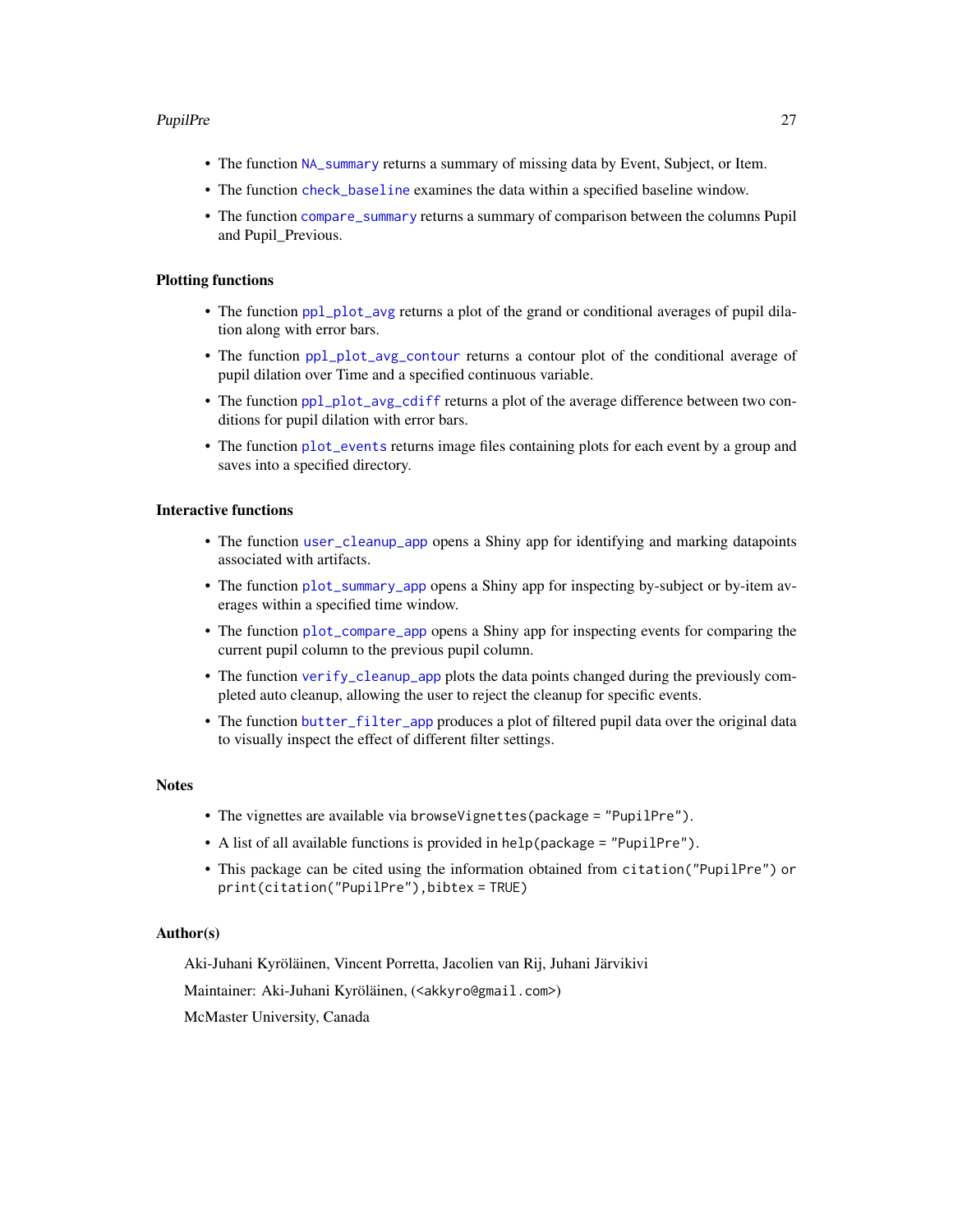<span id="page-27-1"></span><span id="page-27-0"></span>recode\_off\_screen *Check for samples off-screen and marks as NA.*

#### Description

recode\_off\_screen checks samples falling outside the bounds of the screen and marks them with NA

## Usage

```
recode_off_screen(data = data, ScreenSize = NULL, PlotData = FALSE)
```
## Arguments

| data       | A data frame object created from an Eyelink Sample Report.                                                         |
|------------|--------------------------------------------------------------------------------------------------------------------|
| ScreenSize | A numeric vector specifying (in pixels) the dimensions of the x and y of the<br>screen used during the experiment. |
| PlotData   | A logical indicating whether or not to output a visualization of the result.                                       |

## Value

An object of type data table as described in [tibble.](#page-0-0)

#### Examples

```
# Load example data
data("Pupilex3")
dat <- recode_off_screen(data = Pupilex3, ScreenSize = c(1920, 1080),
                        PlotData = FALSE)
# Please see the vignettes for detailed example usage.
# vignette("PupilPre_Basic_Preprocessing", package="PupilPre")
```
<span id="page-27-2"></span>rm\_sparse\_events *Removes events with excessive missing data*

## Description

rm\_sparse\_events removes events with less data than the specified amount.

#### Usage

```
rm_sparse_events(data = data, BaselineWindow = NULL,
 CriticalWindow = NULL, BaselineRequired = NULL,
 CriticalRequired = NULL)
```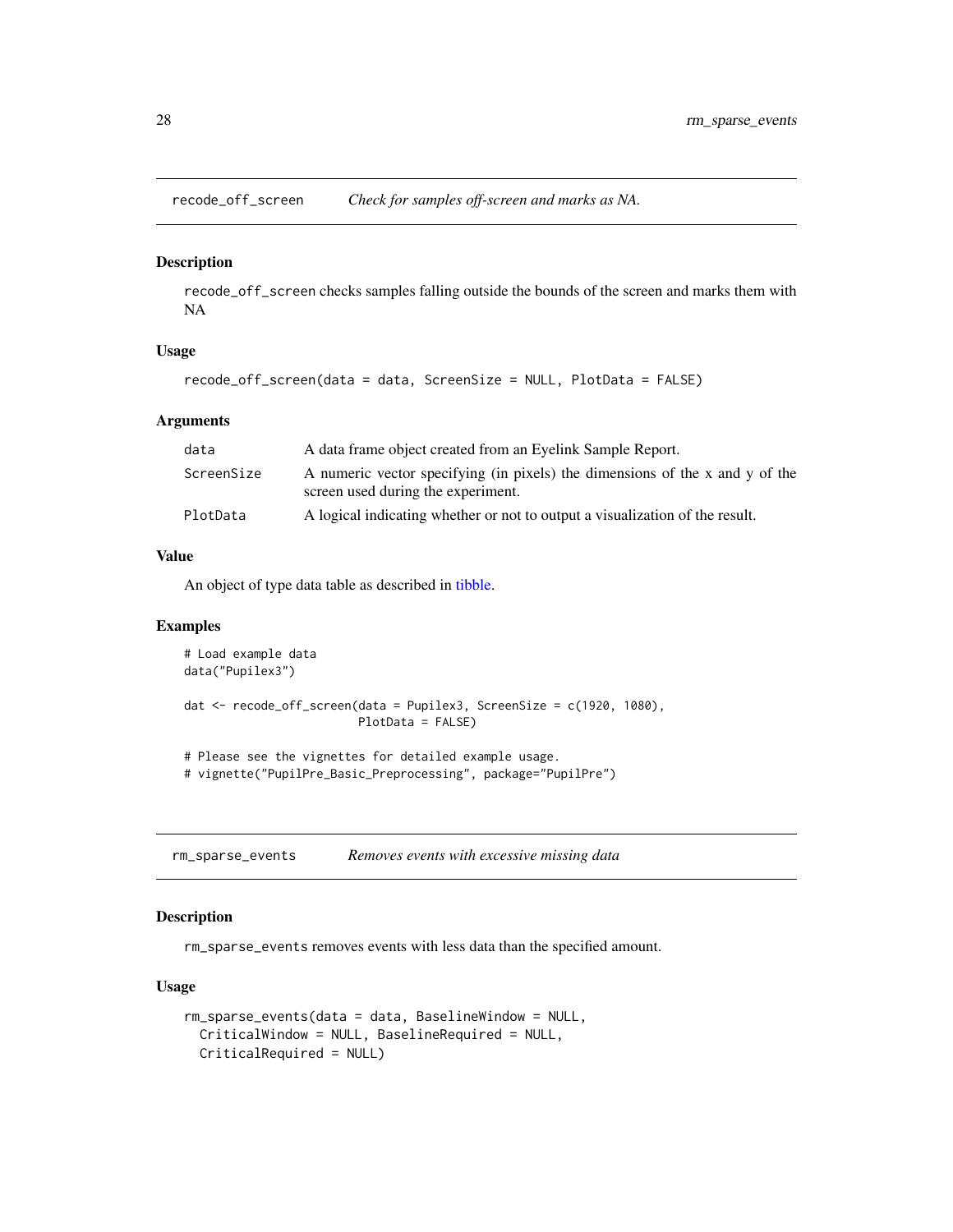## <span id="page-28-0"></span>trim\_filtered 29

## Arguments

| data             | A data table object output after having run ppl_select_recorded_eye.                                                                                                                                                                                                                                                                                                                                                             |
|------------------|----------------------------------------------------------------------------------------------------------------------------------------------------------------------------------------------------------------------------------------------------------------------------------------------------------------------------------------------------------------------------------------------------------------------------------|
|                  | Baseline Window A numeric vector of length 1 or 2 specifying the time points of the baseline<br>window to be examined. Providing two values indicates the start time and the<br>end time of the baseline, respectively. Providing a single value (i.e., time point)<br>assumes that every preceding time point is part of the baseline (N.B. trials may<br>vary in the size of the baseline window and will result in an error). |
|                  | Critical Window A numeric vector of length 1 or 2 specifying the time points of the critical (i.e.,<br>post-stimulus) window to be examined. Providing two values indicates the start<br>time and the end time of the window, respectively. Providing a single value (i.e.,<br>time point) assumes that every subsequent time point is part of the window.                                                                       |
| BaselineRequired |                                                                                                                                                                                                                                                                                                                                                                                                                                  |
|                  | A number indicating the percentage of data required in the baseline to be in-<br>cluded (i.e., drop events with less than this amount of data).                                                                                                                                                                                                                                                                                  |
| CriticalRequired |                                                                                                                                                                                                                                                                                                                                                                                                                                  |
|                  | A number indicating the percentage of data required in the critical window to be<br>included (i.e., drop events with less than this amount of data).                                                                                                                                                                                                                                                                             |

## Value

An object of type data table as described in [tibble.](#page-0-0)

## Examples

```
# Load example data
data("Pupilex3")
dat <- rm_sparse_events(data = Pupilex3, BaselineWindow = c(-500, 0),
                        CriticalWindow = c(200, 2000),
                        BaselineRequired = 50,
                       CriticalRequired = 50)
# Please see the vignettes for detailed example usage.
# vignette("PupilPre_Basic_Preprocessing", package="PupilPre")
```
<span id="page-28-1"></span>

| trim_filtered | Trim the beginning and end of filtered events. |
|---------------|------------------------------------------------|
|---------------|------------------------------------------------|

## Description

trim\_filtered removes events skipped by the filter as well as a specified number of milliseconds from the beginning and the end of each filtered event (as to remove artifacts created by the filter).

#### Usage

```
trim_filtered(data = data, RmSkipped = NULL, RmEdges = NULL)
```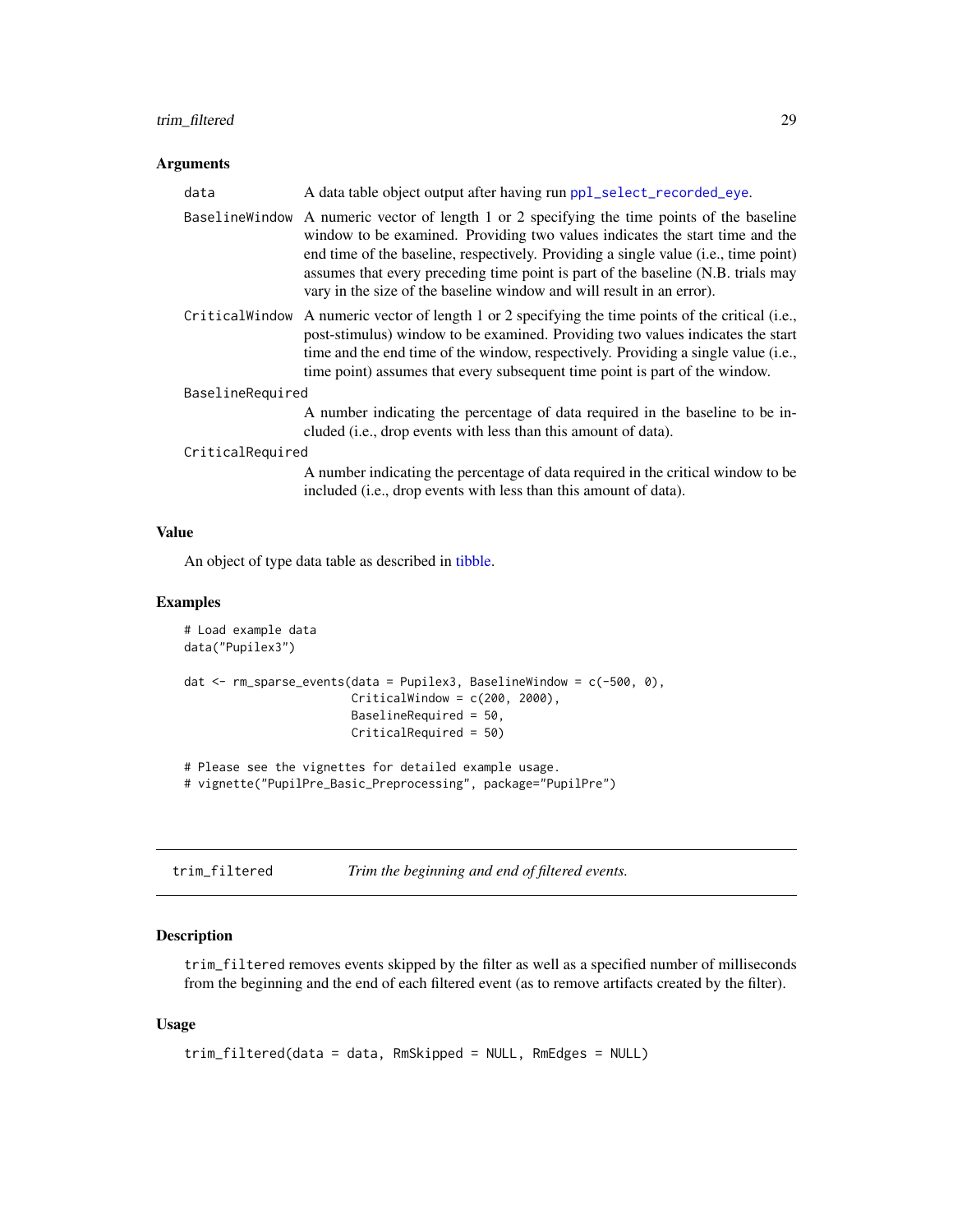#### <span id="page-29-0"></span>Arguments

| data      | A data frame object created from auto_cleanup.                                                                             |
|-----------|----------------------------------------------------------------------------------------------------------------------------|
| RmSkipped | A logical value indicating whether or not to remove events that were skipped<br>during the filtering process (due to NAs). |
| RmEdges   | A numeric vector of length 2 indicating the number of milliseconds to remove<br>from the beginning and end of each event.  |

#### Value

An object of type data table as described in [tibble.](#page-0-0)

#### Examples

```
# Load example data
data("Pupilex6")
dat <- trim_filtered(data = Pupilex6, RmSkipped = TRUE,
                     RmEdges = c(75, 75))
# Please see the vignettes for detailed example usage.
vignette("PupilPre_Interpolation_and_Filtering", package="PupilPre")
```
<span id="page-29-1"></span>user\_cleanup\_app *Interactive app for manually cleaning pupil data.*

## Description

user\_cleanup\_app plots current pupil data and allows the user to select data points which should be removed (changed to NA). The app saves a record of the to-be-executed changes in an RDS file.

#### Usage

```
user_cleanup_app(data = data, LogFile = NULL)
```
## Arguments

| data    | A data table object.                                                                      |
|---------|-------------------------------------------------------------------------------------------|
| LogFile | A character string indicating the name (and location) of the log file to be read/written. |

```
if (interactive()) {
# Load example data
data("Pupilex4")
# Writing log file to temporary folder for the example
```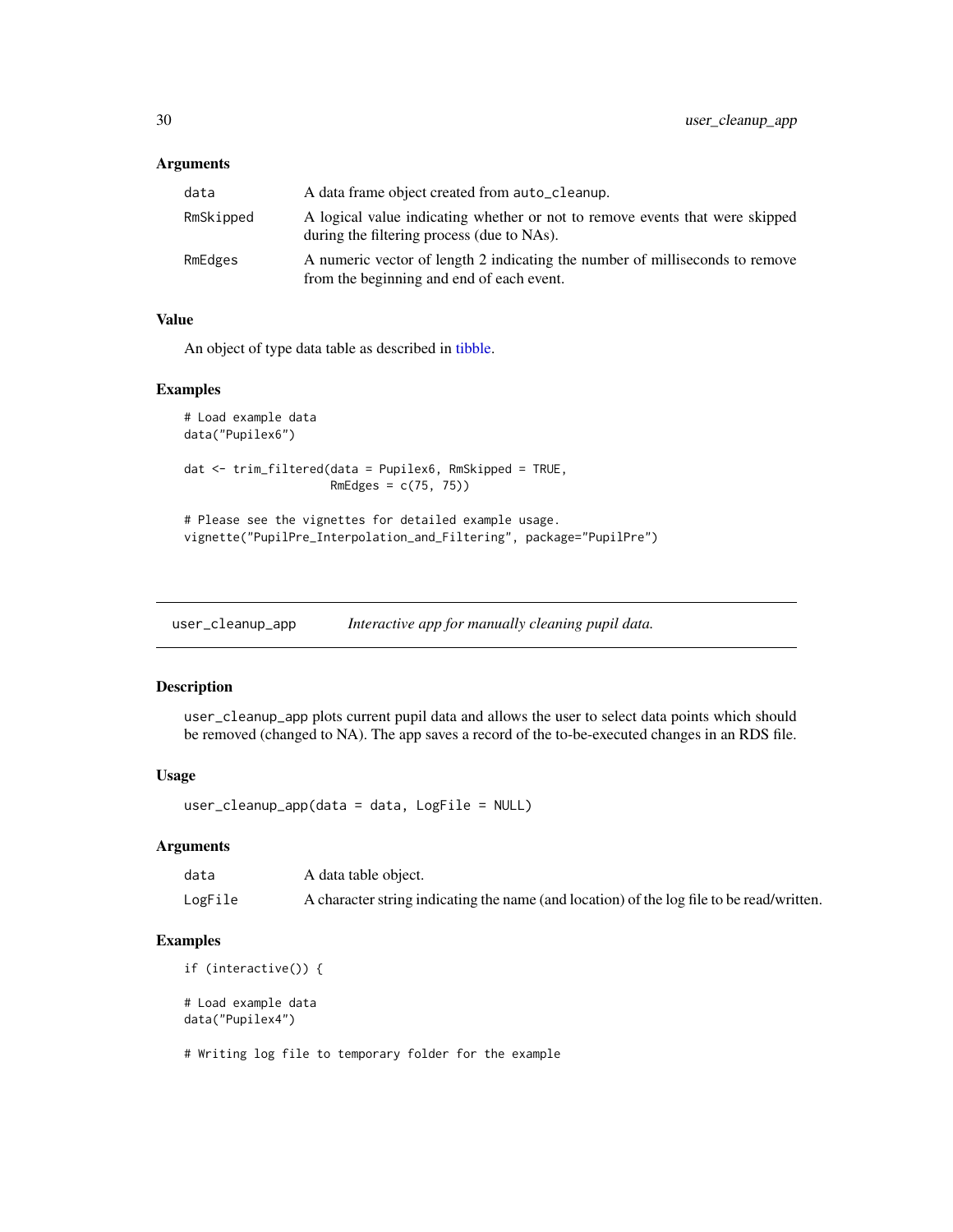```
user_cleanup_app(Pupilex4, LogFile = paste0(tempdir(),"/UserCleanupLog.rds"))
}
# Please see the vignettes for detailed example usage.
# vignette("PupilPre_Cleanup", package="PupilPre")
```
<span id="page-30-1"></span>verify\_cleanup\_app *Interactive app for verifying auto cleanup.*

## Description

verify\_cleanup\_app plots the data points changed during the previously completed auto cleanup and allows the user to verify the cleanup for specific events. The app saves the selection to the RDS file, which can then be used to apply the changes to the data set.

#### Usage

```
verify_cleanup_app(data = data, LogFile = NULL)
```
#### Arguments

| data    | A data table object.                                                   |
|---------|------------------------------------------------------------------------|
| LogFile | A character string indicating the name (and location) of the log file. |

```
if (interactive()) {
# Load example data
data("Pupilex3")
# Ensure the log file exists by running cleanup
# Writing log file to temporary folder for the example
dat <- clean_blink(Pupilex3, BlinkPadding = c(100, 100), Delta = 5,
                   MaxValueRun = 5, NAsAroundRun = c(2,2),
                   LogFile = paste0(tempdir(),"/BlinkCleanupLog.rds"))
# Read log file from temporary folder
verify_cleanup_app(dat, LogFile = paste0(tempdir(),"/BlinkCleanupLog.rds"))
}
# Please see the vignettes for detailed example usage.
# vignette("PupilPre_Cleanup", package="PupilPre")
```